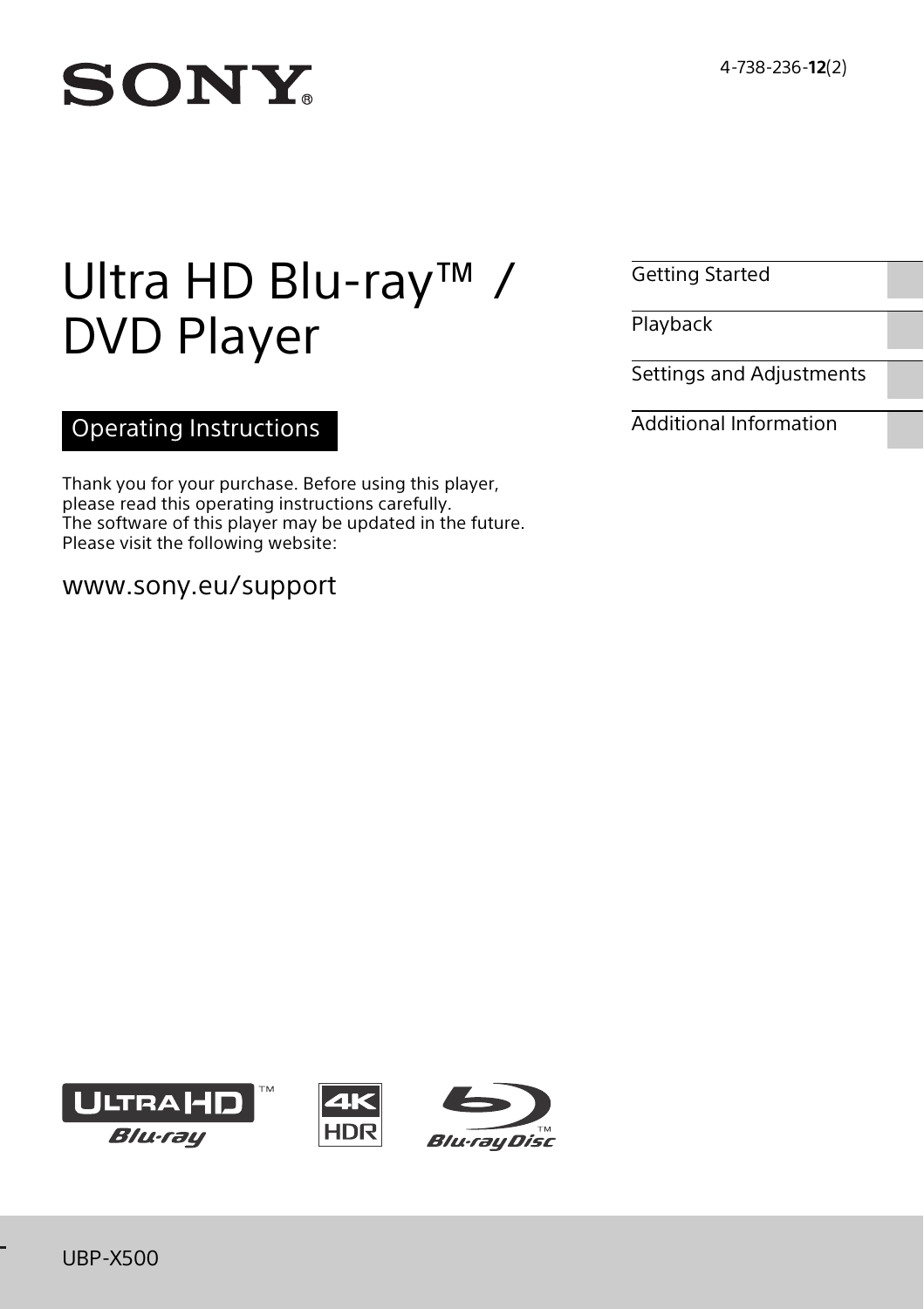# **Contents**

| WARNING $\ldots \ldots \ldots \ldots \ldots \ldots \ldots$ |  |
|------------------------------------------------------------|--|
| PRECAUTIONS  4                                             |  |
|                                                            |  |

# [Getting Started](#page-5-2)

| Supplied Accessories 6                 |
|----------------------------------------|
| Inserting batteries into the remote    |
|                                        |
| Guide to Parts and Controls  7         |
|                                        |
|                                        |
| Remote  8                              |
| Code numbers of controllable           |
|                                        |
| Step 1: Connecting the Player 10       |
| Connecting to your TV 10               |
| Connecting to your TV via a Sound Bar/ |
| AV amplifier (receiver)  11            |
| Step 2: Network Connection             |
| (Only for Software Updates and         |
| BD-Live™ Service)                      |
| (Wired Only) 12                        |
| Step 3: Easy Setup 13                  |
| Home screen display  13                |
|                                        |

# [Playback](#page-13-1)

| Enjoying Blu-ray 3D  14         |
|---------------------------------|
| Enjoying 4K Ultra HD Blu-ray 14 |
| Playing from a USB Device  14   |
| Available Options  15           |
|                                 |

# [Settings and Adjustments](#page-16-1)

| Using the Settings Displays 17  |  |
|---------------------------------|--|
| [Software Update] 17            |  |
| [Screen Settings]  17           |  |
| [Audio Settings]  18            |  |
| [BD/DVD Viewing Settings]  19   |  |
| [Parental Control Settings]  20 |  |
|                                 |  |
| [System Settings] 20            |  |
| [Network Settings] 21           |  |
|                                 |  |
| [Resetting]  21                 |  |

# [Additional Information](#page-21-1)

| $Troubleshoothing \ldots \ldots \ldots \ldots \ldots \ldots 22$ |
|-----------------------------------------------------------------|
|                                                                 |
|                                                                 |
| Sound 22                                                        |
|                                                                 |
|                                                                 |
| Network connection 23                                           |
| Control for HDMI (BRAVIA Sync)  23                              |
| Others  24                                                      |
| Playable discs  25                                              |
| Playable types of files  26                                     |
| Specifications  28                                              |
| Copyrights and Trademarks  29                                   |
| Language code list 31                                           |
| Parental control/area code  32                                  |

# Internet Connection and IP address

Technical data such as IP address [or device details] is used when this product is connected to the internet for software update or receiving third party services. For software updates, these technical data may be communicated to our update servers in order to provide you with the software update appropriate to your device. If you do not want such technical data be used at all, do not connect an internet cable.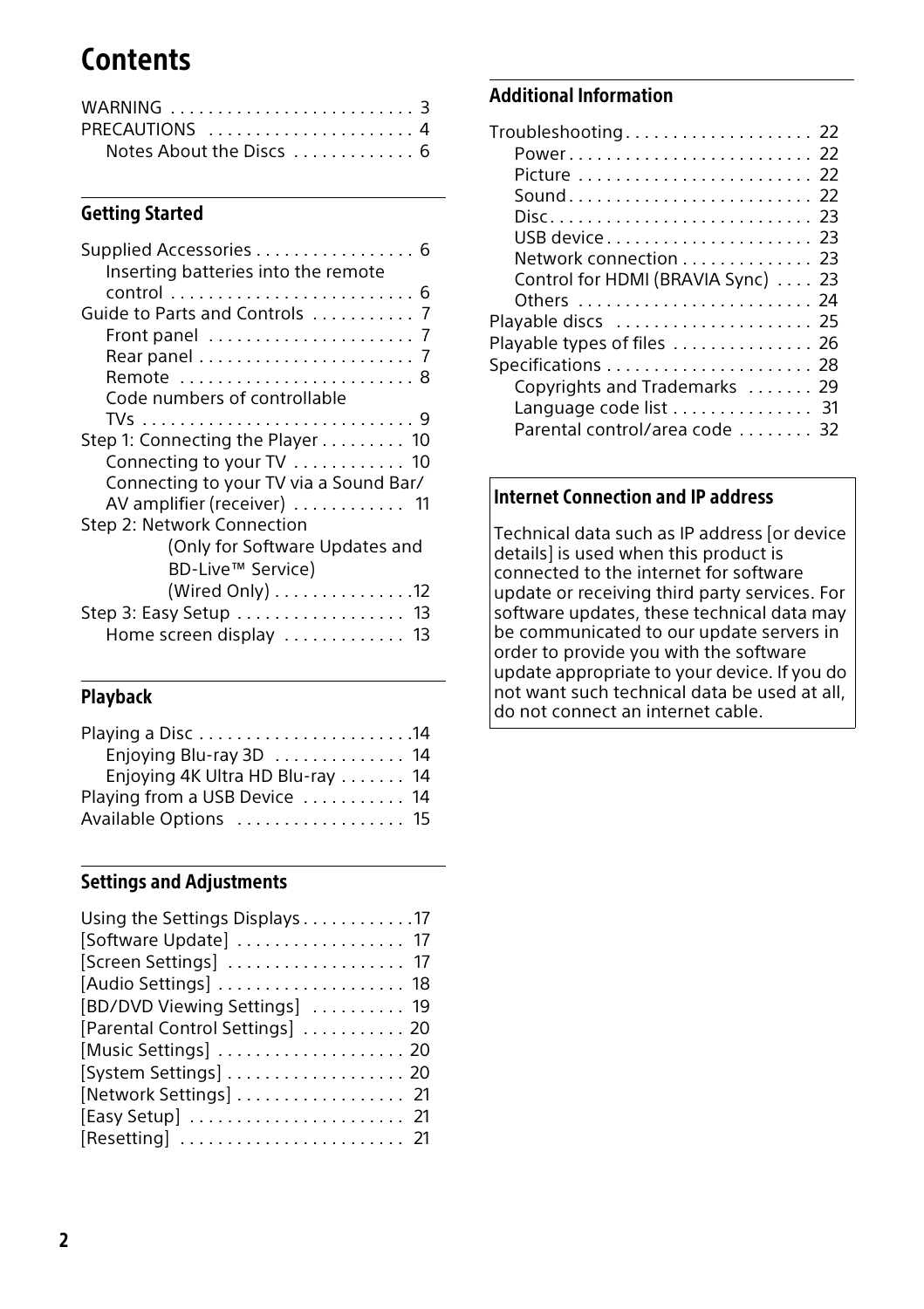# <span id="page-2-0"></span>WARNING

To reduce the risk of fire or electric shock, do not expose this appliance to dripping or splashing, and do not place objects filled with liquids, such as vases, on the appliance.

To avoid electrical shock, do not open the cabinet. Refer servicing to qualified personnel only.

The mains lead must be changed only at a qualified service shop.

Do not expose batteries or appliances with battery-installed to excessive heat, such as sunshine and fire.

#### **CAUTION**

Risk of explosion if the battery is replaced by an incorrect type.

The use of optical instruments with this product will increase eye hazard. As the laser beam used in this product is harmful to eyes, do not attempt to disassemble the cabinet.

Refer servicing to qualified personnel only.



This label is located on the laser protective housing inside the enclosure.

| <b>CLASS 1 LASER PRODUCT</b> |
|------------------------------|
| <b>LASER KLASSE 1</b>        |
| <b>LUOKAN 1 LASERLAITE</b>   |
| <b>KLASS 1 LASERAPPARAT</b>  |
| 1类激光产品                       |
| 第1類雷射產品                      |
|                              |

This appliance is classified as a CLASS 1 LASER product. The CLASS 1 LASER PRODUCT MARKING is located on the rear exterior.

#### **Notice for customers in the United Kingdom and Republic of Ireland**

A molded plug complying with BS1363 is fitted to this equipment for your safety and convenience. Should the fuse in the plug supplied need to be replaced, a fuse of the same rating as the supplied one and approved by ASTA or BSI to BS1362, (i.e., marked with  $\hat{\otimes}$  or  $\hat{\heartsuit}$  mark) must be used. If the plug supplied with this equipment has a detachable fuse cover, be sure to attach the fuse cover after you change the fuse. Never use the plug without the fuse cover. If you should lose the fuse cover, please contact your nearest Sony service station.



**Disposal of waste batteries and electrical and electronic equipment (applicable in the European Union and other European countries with separate collection systems)**

This symbol on the product, the battery or on the packaging indicates that the product and the battery shall not be treated as household waste. On certain batteries this symbol might be used in combination with a chemical symbol. The chemical symbols for mercury (Hg) or lead (Pb) are added if the battery contains more than 0.0005% mercury or 0.004% lead. By ensuring these products and batteries are disposed of correctly, you will help prevent potentially negative consequences for the environment and human health which could otherwise be caused by inappropriate waste handling. The recycling of the materials will help to conserve natural resources.

In case of products that for safety, performance or data integrity reasons require a permanent connection with an incorporated battery, this battery should be replaced by qualified service staff only. To ensure that the battery and the electrical and electronic equipment will be treated properly, hand over these products at end-of-life to the applicable collection point for the recycling of electrical and electronic equipment. For all other batteries, please view the section on how to remove the battery from the product safely. Hand the battery over to the applicable collection point for the recycling of waste batteries. For more detailed information about recycling of this product or battery, please contact your local Civic Office, your household waste disposal service or the shop where you purchased the product or battery.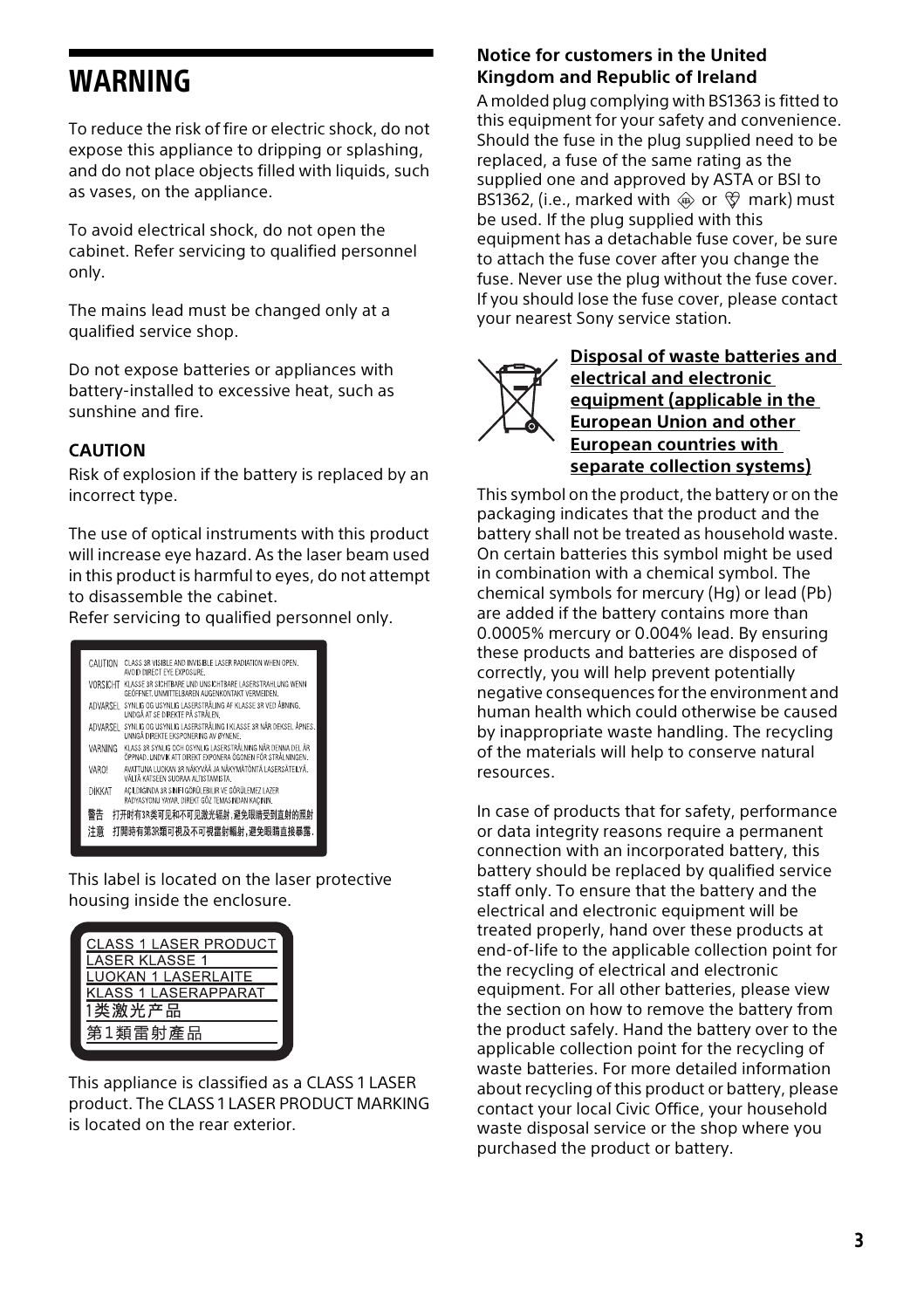This product has been manufactured by or on behalf of Sony Corporation.

EU Importer: Sony Europe Limited. Inquiries to the EU Importer or related to product compliance in Europe should be sent to the manufacturer's authorized representative, Sony Belgium, bijkantoor van Sony Europe Limited, Da Vincilaan 7-D1, 1935 Zaventem, Belgium.

### **Notice for the customers in Europe**

# $\epsilon$

Hereby, Sony Corporation declares that this equipment is in compliance with Directive 2014/53/EU.

The full text of the EU declaration of conformity is available at the following internet address: http://www.compliance.sony.de/

# <span id="page-3-0"></span>**PRECAUTIONS**

- This unit operates on 220 V 240 V AC, 50/60 Hz. Check that the unit's operating voltage is identical with your local power supply.
- Install this unit so that the AC power cord (mains lead) can be unplugged from the wall socket immediately in the event of trouble.
- This equipment has been tested and found to comply with the limits set out in the EMC Regulation using a connection cable shorter than 3 metres.
- Place the player in a location with adequate ventilation to prevent heat build-up in the player.
- To reduce the risk of fire, do not cover the ventilation opening of the appliance with newspapers, tablecloths, curtains, etc.
- Do not expose the appliance to naked flame sources (for example, lighted candles).
- Do not install this player in a confined space, such as a bookshelf or similar unit.
- Do not place the player outdoors, in vehicles, on ships, or on other vessels.
- <span id="page-3-1"></span>• If the player is brought directly from a cold to a warm location, or is placed in a very damp room, moisture may condense on the lenses inside the player. Should this occur, the player may not operate properly. In this case, remove the disc and leave the player turned on for about half an hour until the moisture evaporates.
- Do not install the player in an inclined position. It is designed to be operated in a horizontal position only.
- Do not place metal objects in front of the front panel. It may limit reception of radio waves.
- Do not place the player in a place where medical equipment is in use. It may cause a malfunction of medical instruments.
- This player should be installed and operated with a minimum distance of at least 20 cm or more between the player and a person's body (excluding extremities: hands, wrists, feet and ankles).
- Do not place heavy or unstable objects on the player.
- Do not place any objects other than discs on the disc tray. Doing so may cause damage to the player or the object.
- Take out any discs from the tray when you move the player. If you don't, the disc may be damaged.
- Disconnect the AC power cord (mains lead) and all other cables from the player when you move the player.
- The AC power cord (mains lead) is not disconnected from the mains as long as it is connected to the AC outlet, even if the player itself has been turned off.
- Disconnect the player from the wall outlet if you are not going to use the player for a long time. To disconnect the AC power cord (mains lead), grasp the plug itself; never pull the cord.
- Observe following points to prevent the AC power cord (mains lead) being damaged. Do not use the AC power cord (mains lead) if it is damaged, as doing so may result in an electric shock or fire.
	- Do not pinch the AC power cord (mains lead) between the player and wall, shelf, etc.
	- Do not put anything heavy on the AC power cord (mains lead) or pull on the AC power cord (mains lead) itself.
- Use the supplied AC adaptor for this player, as other adaptors may cause a malfunction.
- Do not disassemble or reverse-engineer the AC adaptor.
- Do not confine the AC adaptor in a closed place such as a bookshelf or an AV cabinet.
- Do not connect the AC adaptor to a traveler's electric transformer, which may generate heat and cause a malfunction.
- Do not drop or apply shock to the AC adaptor.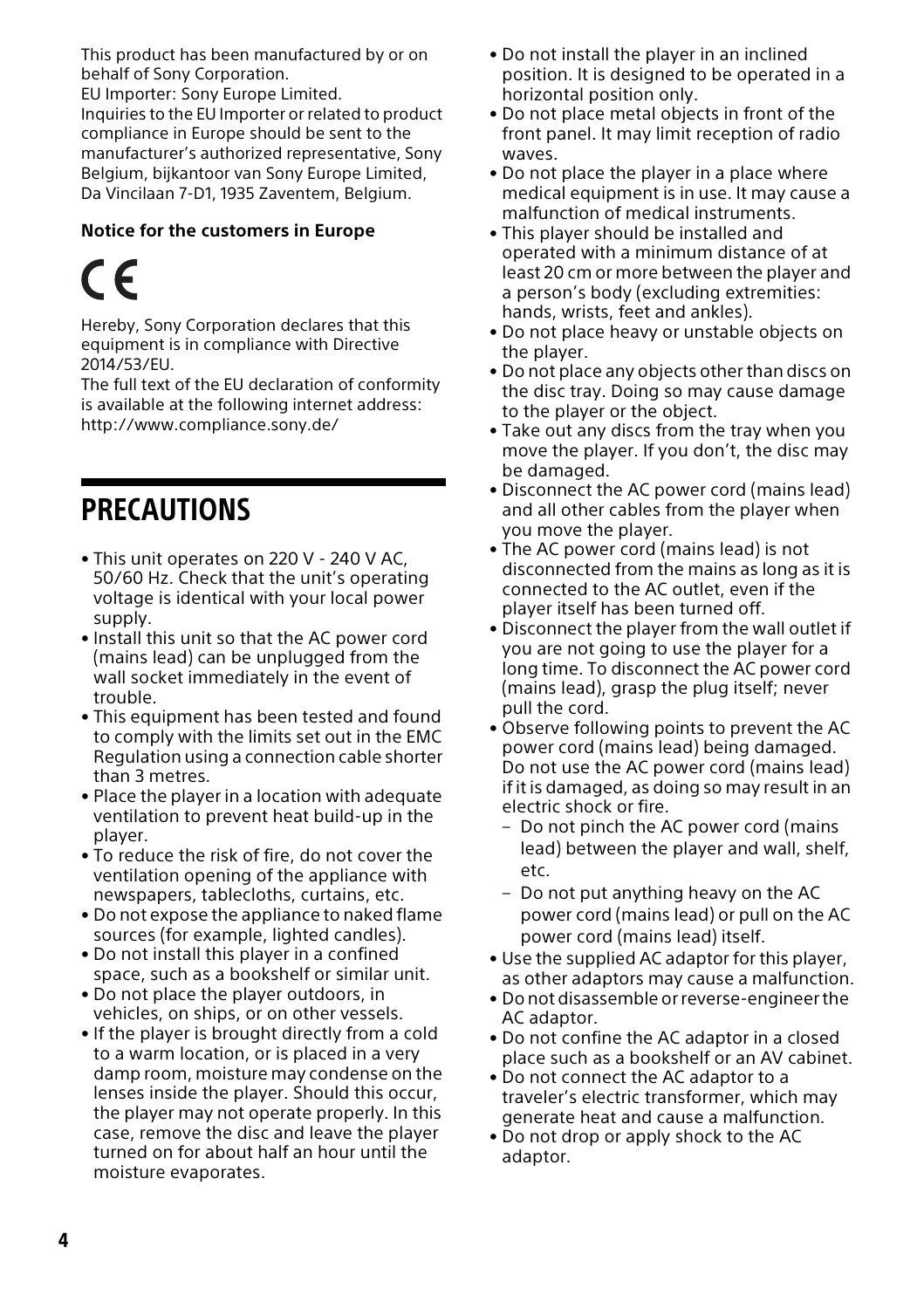- Do not turn up the volume while listening to a section with very low level inputs or no audio signals. Your ears and the speakers may be damaged when the sound level reaches the peak.
- Clean the cabinet, panel, and controls with a soft cloth. Do not use any type of abrasive pad, scouring powder or solvent such as alcohol or benzine.
- Do not use cleaning discs or disc/lens cleaners (including wet or spray types). These may cause the apparatus to malfunction.
- In the events that this player is repaired, repaired parts may be collected for reuse or recycling purposes.
- Observe the following as improper handling may damage the HDMI OUT jack and the connector.
	- Carefully align the HDMI OUT jack on the rear of the player and the HDMI connector by checking their shapes. Make sure the connector is not upside down or tilted.



– Be sure to disconnect the HDMI cable when moving the player.



– Hold the HDMI connector straight when connecting or disconnecting the HDMI cable. Do not twist or force the HDMI connector into the HDMI OUT jack.

# On watching 3D video images

Some people may experience discomfort (such as eye strain, fatigue, or nausea) while watching 3D video images. Sony recommends that all viewers take regular breaks while watching 3D video images. The length and frequency of necessary breaks will vary from person to person. You must decide what works best. If you experience any discomfort, you should stop watching the 3D video images until the discomfort ends; consult a doctor if you believe necessary. You should also review (i) the instruction manual and/or the caution message of any other device used with, or Blu-ray Disc contents played with this product and (ii) our website (www.sony.eu/myproducts/) for the latest information. The vision of young children (especially those under six years old) is still under development. Consult your doctor (such as a pediatrician or eye doctor) before allowing young children to watch 3D video images. Adults should supervise young children to ensure they follow the recommendations listed above.

# IMPORTANT NOTICE

Caution: This player is capable of holding a still video image or on-screen display image on your television screen indefinitely. If you leave the still video image or on-screen display image displayed on your TV for an extended period of time you risk permanent damage to your television screen. Plasma display panel televisions and projection televisions are susceptible to this.

If you have any questions or problems concerning your player, please consult your nearest Sony dealer.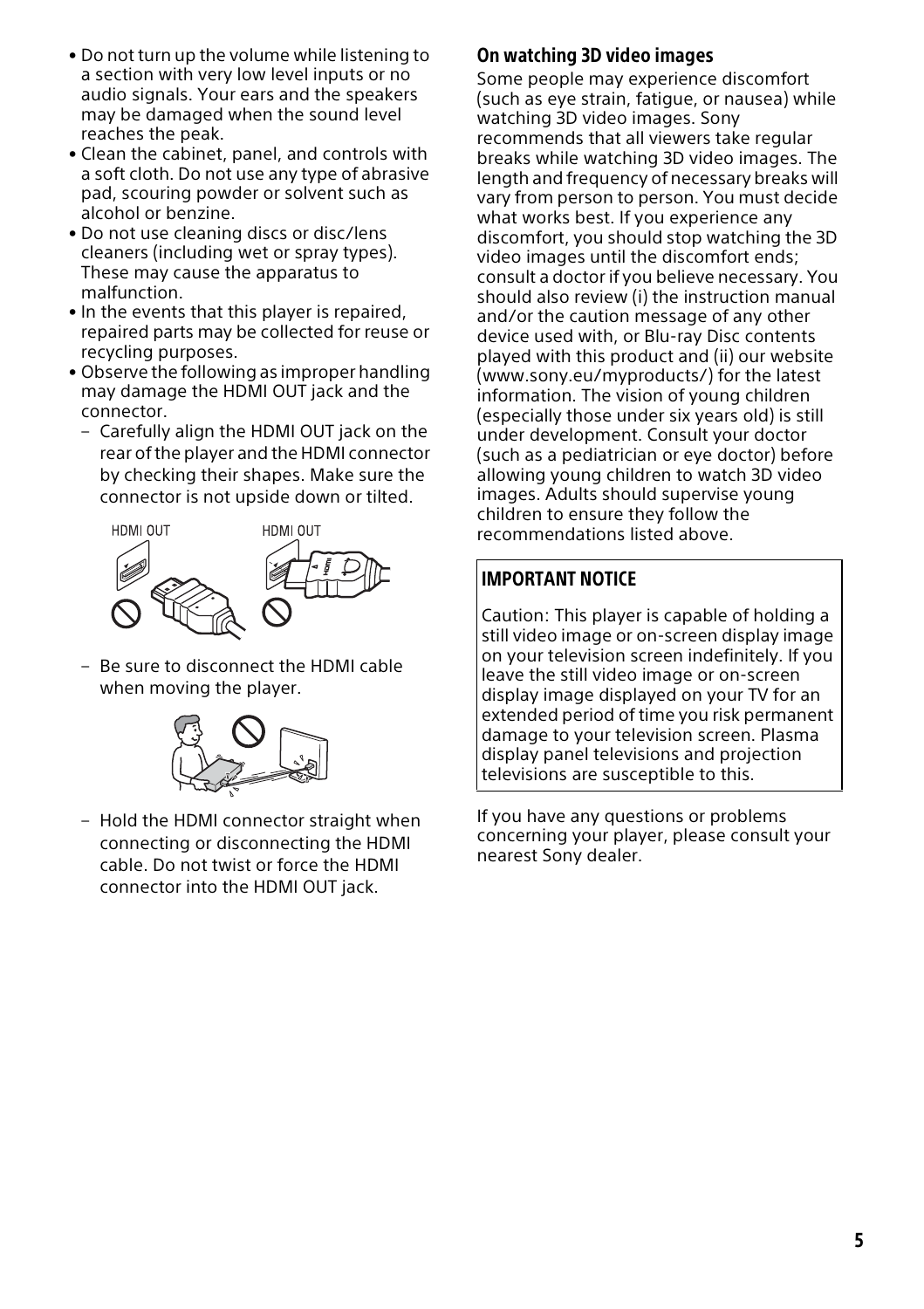# <span id="page-5-1"></span>Notes About the Discs

• To keep the disc clean, handle the disc by its edge. Do not touch the surface. Dust, fingerprints, or



scratches on the disc may cause it to malfunction.

- Do not expose the disc to direct sunlight or heat sources such as hot air ducts, or leave it in a car parked in direct sunlight as the temperature may rise considerably inside the car.
- After playing, store the disc in its case.
- Clean the disc with a cleaning cloth. Wipe the disc from the centre out.



- Do not use solvents such as benzine, thinner, commercially available disc/ lens cleaners, or anti-static spray intended for vinyl LPs.
- If you have printed the disc's label, dry the label before playing.
- Do not use the following discs.
	- A lens cleaning disc.
	- A disc that has a non-standard shape (e.g., card, heart).
	- A disc with a label or sticker on it.
	- A disc that has cellophane tape or sticker adhesive on it.
- Do not resurface the playing side of a disc to remove surface scratches.

# <span id="page-5-2"></span><span id="page-5-0"></span>Getting Started

# <span id="page-5-3"></span>Supplied Accessories

- AC adaptor (AC-M1215WW) (1)
- AC power cord (mains lead) (1)
- Remote commander (remote) (1)
- R03 (size AAA) batteries (2)

# <span id="page-5-4"></span>Inserting batteries into the remote control

Insert two R03 (size AAA) batteries by matching the + and – ends on the batteries to the markings inside the battery compartments of the remote.

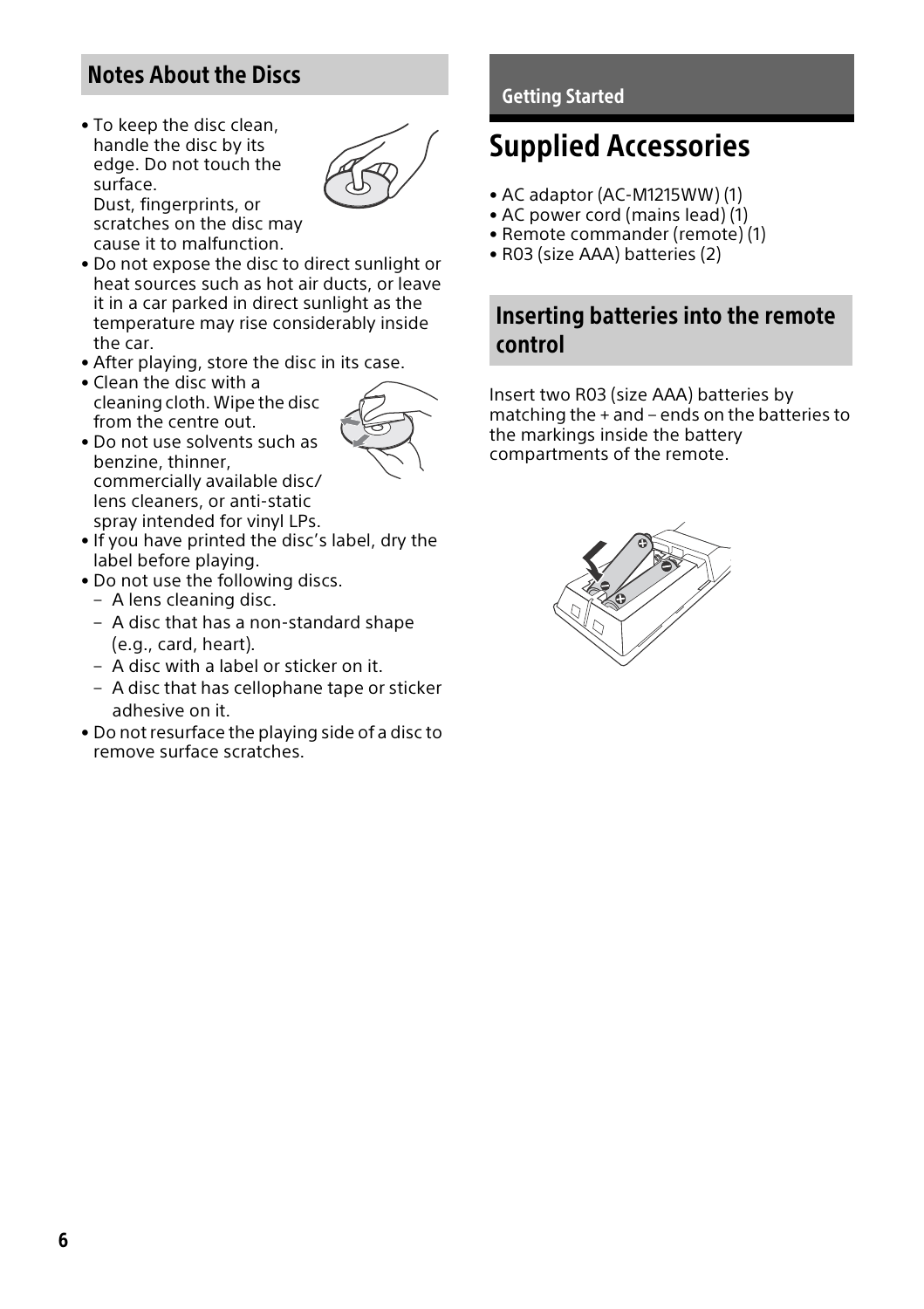# <span id="page-6-0"></span>Guide to Parts and Controls

# <span id="page-6-1"></span>Front panel



<span id="page-6-2"></span>

- **Ventilation holes**
- **HDMI OUT jack**

Outputs digital video and audio signal.

**LAN (100) terminal**

Use only when updating the software or when using the BD-Live™ service.

**DC IN 12 V (AC adaptor input) jack**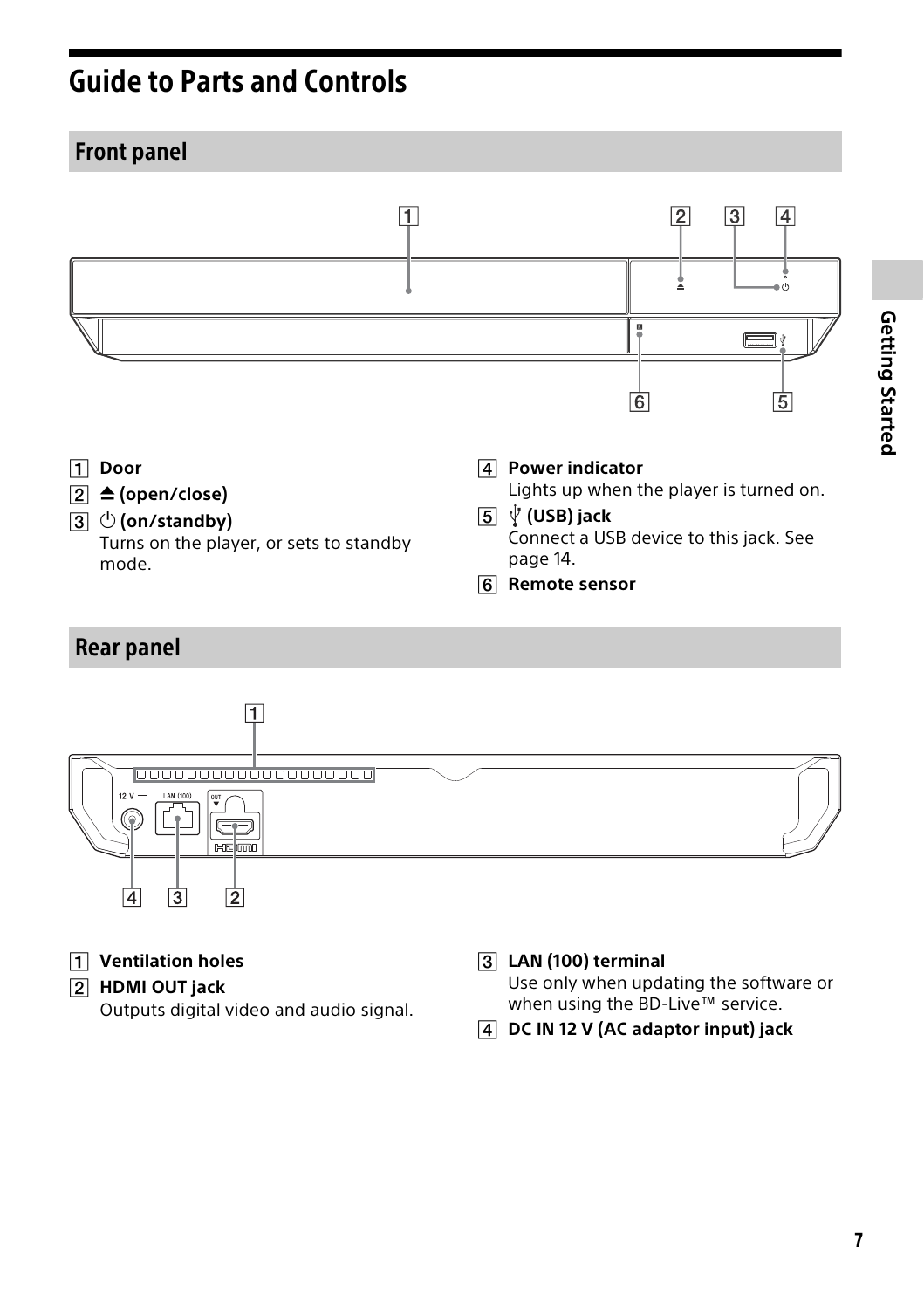# <span id="page-7-0"></span>Remote

The available functions of the remote are different depending on the disc or the situation.



# Ö

 $\blacktriangleright$ , TV  $\triangle$ , and AUDIO buttons have a tactile dot. Use the tactile dot as a reference when operating the player.

# **(open/close)**

Opens or closes the disc tray.

**-TV- (TV input select)** Switches between TV and other input sources.

# **-TV- (TV on/standby)**

Turns on the TV, or sets to standby mode.

## **(on/standby)**

Turns on the player, or sets to standby mode.

 **Colour buttons (red/green/yellow/ blue)**

Shortcut keys for interactive functions.

# **TOP MENU**

Opens or closes the Ultra HD Blu-ray/BD/ DVD's Top Menu.

### **POP UP/MENU**

Opens or closes the Ultra HD Blu-ray/BD/ DVD's menu.

## **OPTIONS (page [15\)](#page-14-1)**

Displays the available options on the screen.

# **RETURN**

Returns to the previous display.

# **←/↑/↓/→**

Moves the highlight to select a displayed item.

# Ö

- $\uparrow$  / $\downarrow$  as a shortcut key to launch track search window and input track number during music CD playback.
- $\dagger$ / $\downarrow$  as a shortcut key to rotate photo clockwise/counterclockwise by 90 degrees.
- $\bullet \leftarrow \rightarrow$  as a shortcut key to change still image when it is enabled to change.

#### $\left| \frac{1}{2} \right|$  **ENTER**

Enters the selected item.

### **HOME**

Enters the player's home screen.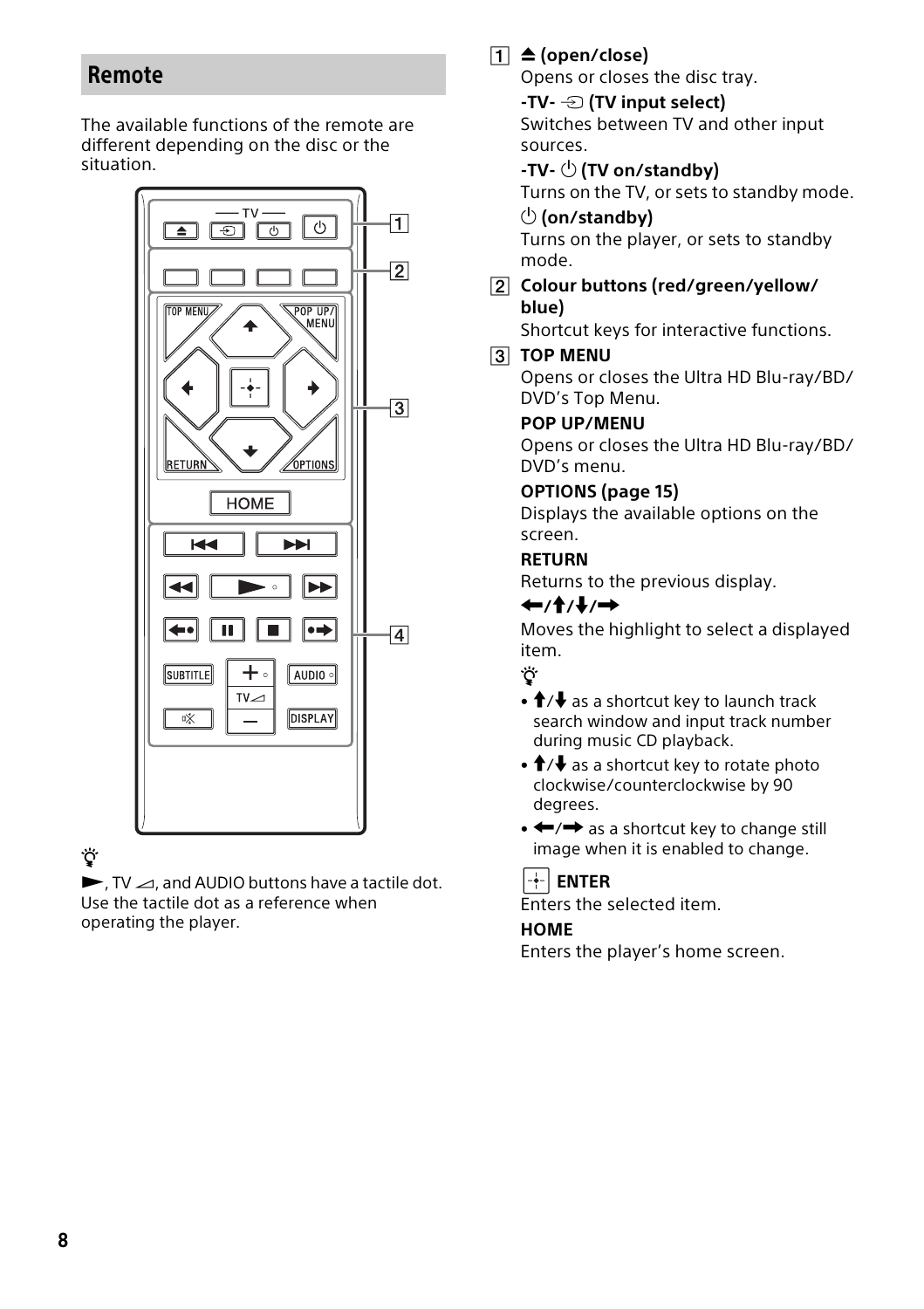# **/(previous/next)**

Skips to the previous/next chapter, track, or file.

### **/ (fast reverse/fast forward)**

- Fast reverse/fast forward the disc when pressed during playback. The search speed changes each time you press the button.
- Plays in slow motion when pressed for more than one second in pause mode.
- Plays one frame at a time when pressed for a short time in pause mode.

# **(play)**

Starts or re-starts playback.

#### **/ (flash search)**

Reverses or fast-forwards slightly during Ultra HD Blu-ray/BD/DVD playback.

#### **(pause)**

Pauses or re-starts playback.

### **(stop)**

Stops playback and remembers the stop point (resume point).

The resume point for a title/track is the last point you played or the last photo for a photo folder.

#### **SUBTITLE (page [19](#page-18-2))**

Selects the subtitle language when multilingual subtitles are recorded on Ultra HD Blu-ray/BD/DVD.

#### $TV \angle$  (volume) +/-

Adjusts the TV volume.

### **AUDIO (page [19](#page-18-1))**

Selects the language track when multilingual tracks are recorded on Ultra HD Blu-ray/BD/DVD.

Selects the sound track on CDs.

#### **(muting)**

Turns off the TV sound temporarily.

#### **DISPLAY**

Displays the playback information on the screen.

# <span id="page-8-1"></span>To lock the disc tray (Child Lock)

You can lock the disc tray to avoid accidental opening of the tray.

While the player is turned on, press  $\blacksquare$  (stop), HOME, and then TOP MENU button on the remote to lock or unlock the tray.

# <span id="page-8-0"></span>Code numbers of controllable TVs

Press and hold -TV-  $\bigcirc$ , and then press and hold the TV manufacturer's code using the remote button for more than 2 seconds. If more than one remote button is listed, try entering them one at a time until you find one that works with your TV.

Example: If your TV is Hitachi, press and hold -TV-  $\bigcirc$ , and then press and hold TOP MENU for more than 2 seconds.

| Manufacturer   | <b>Remote Button</b>                                          |
|----------------|---------------------------------------------------------------|
| Sony (Default) | Colour button (red)                                           |
| <b>Philips</b> | Colour button (green) /<br>Colour button (yellow) /<br>RFTURN |
| Panasonic      | Colour button (blue) /<br><b>FNTFR</b>                        |
| Hitachi        | TOP MENU                                                      |
| Sharp          |                                                               |
| Toshiba        | POP UP/MENU                                                   |
| Loewe          |                                                               |
| Samsung        |                                                               |
| LG/Goldstar    |                                                               |

# $\boldsymbol{\omega}$

This player's remote may not work with your TV, depending on the model or model year of the TV. In such a case, try this setting operation using another remote, or use the remote supplied with your TV.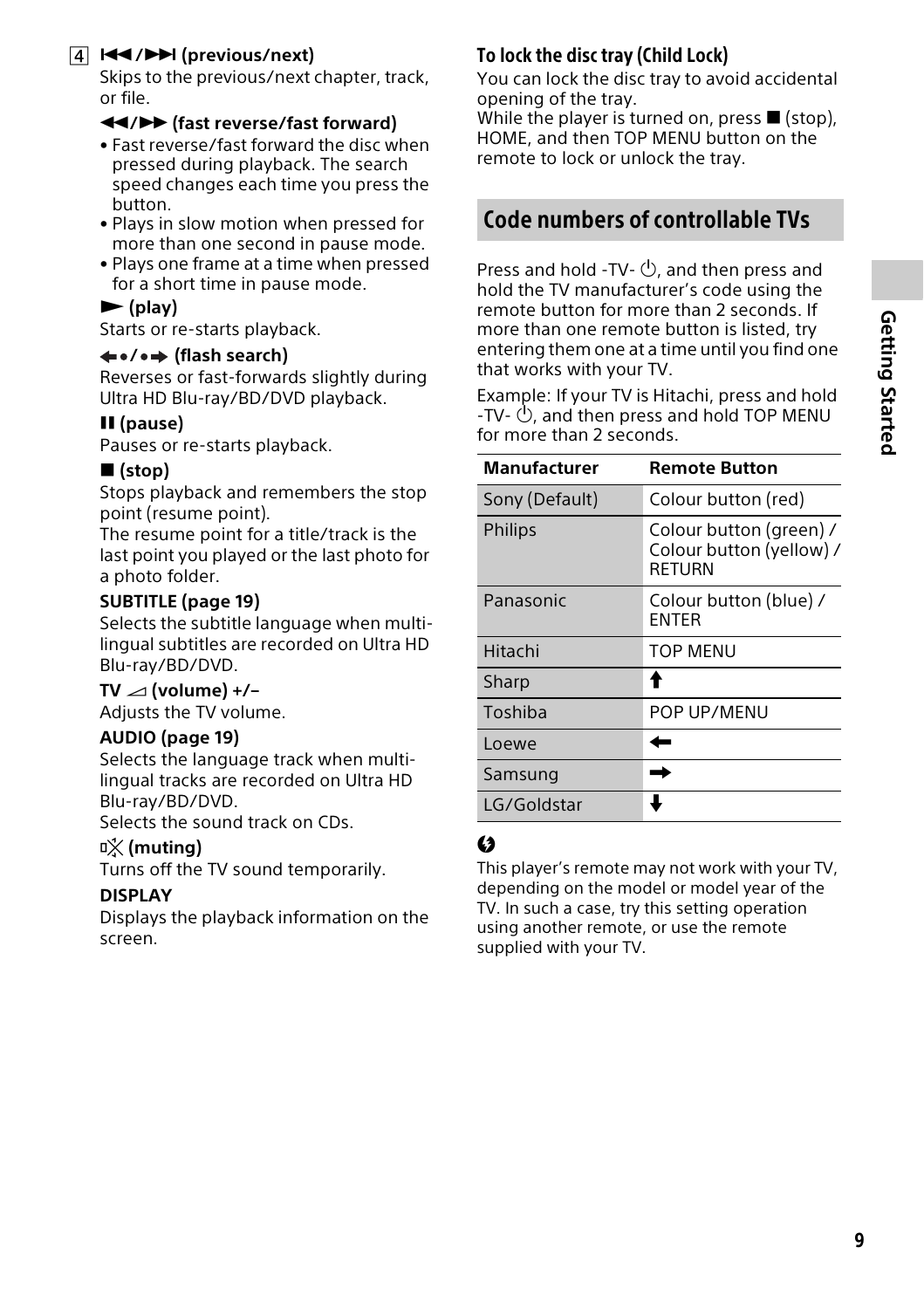# <span id="page-9-2"></span><span id="page-9-0"></span>Step 1: Connecting the Player

Do not connect the mains lead until you have made all the connections.

# <span id="page-9-1"></span>Connecting to your TV



\* A Premium High Speed HDMI Cable or High Speed HDMI Cable that supports 18 Gbps bandwidth.

# $\boldsymbol{\omega}$

- To enjoy 4K Ultra HD 60p content, you need to connect the player to your 4K TV using Premium High Speed HDMI Cable or High Speed HDMI Cable that supports 18 Gbps bandwidth.
- 4K output requires a compatible 4K display which has HDCP2.2 capable HDMI input.
- If you use BRAVIA TV that supports 4K60p, set the TV's "HDMI signal format" setting to "Enhanced format". For details, refer to the TV's instruction manual.
- If a Sound Bar/AV amplifier (receiver) is directly connected to the TV, refer to the connection methods on page [11.](#page-10-0)
- If you encounter any problems or need more information, refer to ["Troubleshooting](#page-21-6)" (page [22\)](#page-21-6).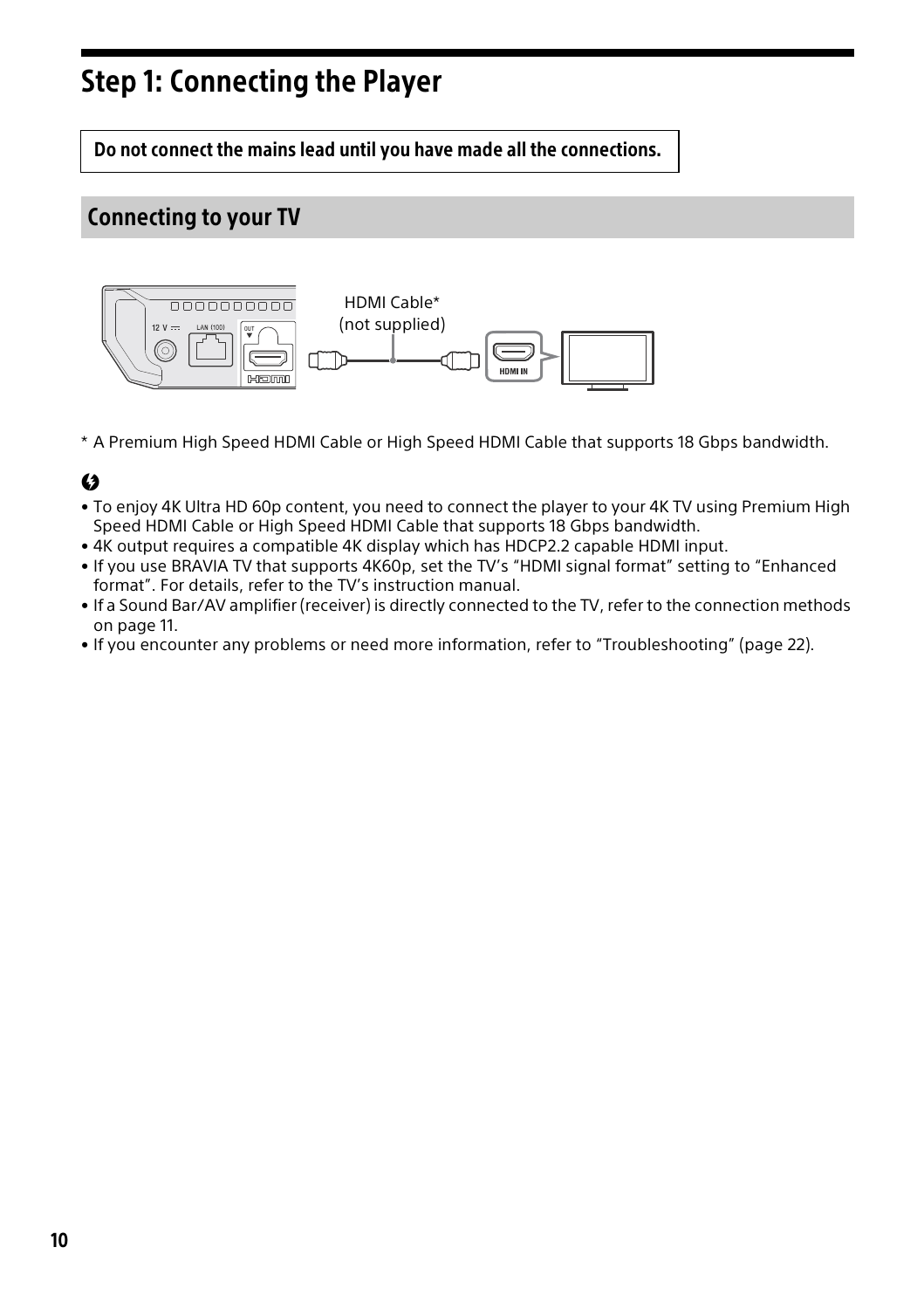<span id="page-10-0"></span>Select connection method  $\bigcirc$  or  $\bigcirc$  according to the input jacks on your Sound Bar/AV amplifier (receiver).





\* A Premium High Speed HDMI Cable or High Speed HDMI Cable that supports 18 Gbps bandwidth.

# Ÿ

For details on functions that your Sound Bar/AV amplifier (receiver) supports and more information about connection methods, refer to the instruction manual supplied with the Sound Bar/AV amplifier (receiver).

# $\mathbf{G}$

If you encounter any problems or need more information, refer to "[Troubleshooting"](#page-21-6) (page [22\)](#page-21-6).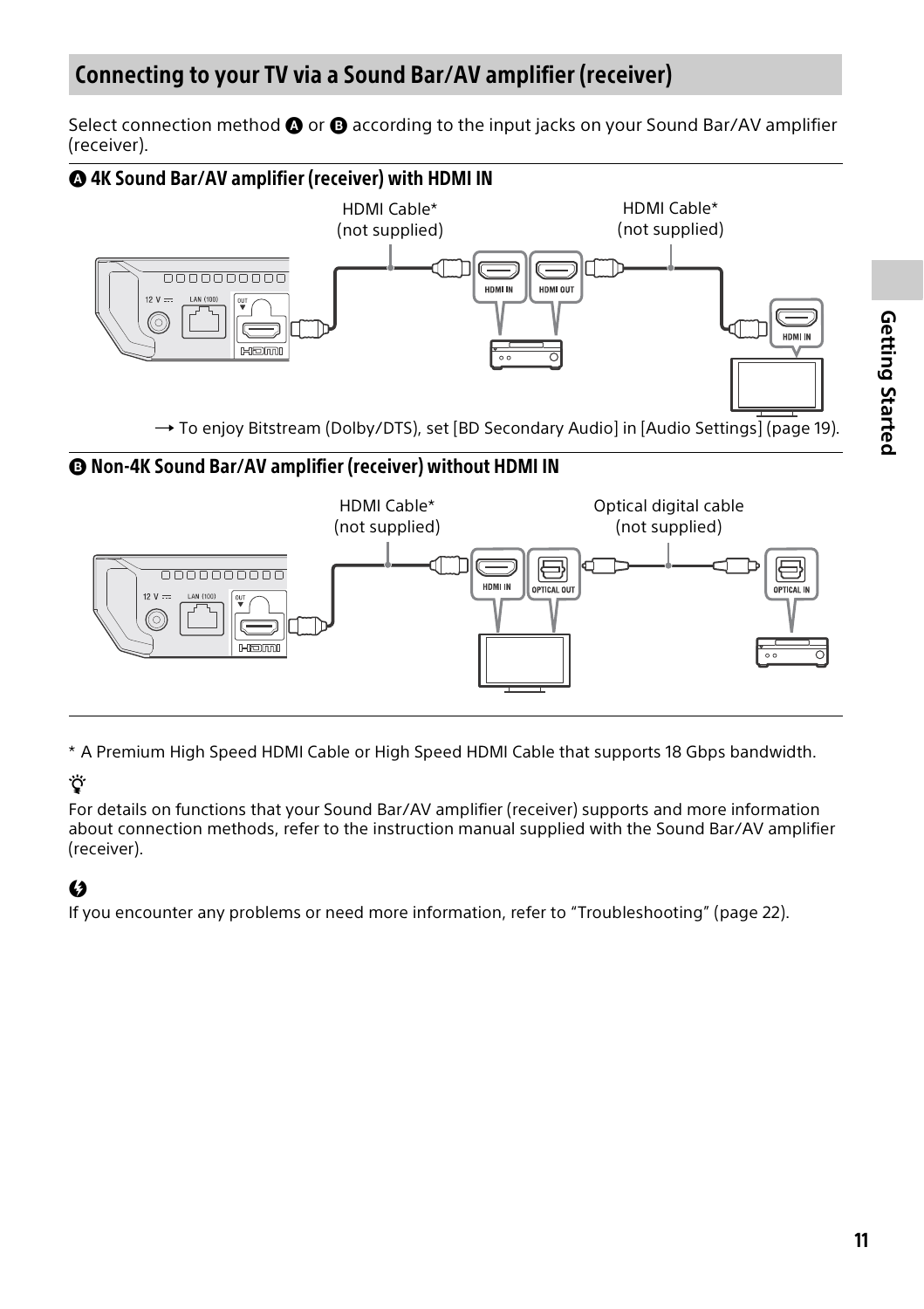# <span id="page-11-1"></span><span id="page-11-0"></span>Step 2: Network Connection (Only for Software Updates and BD-Live™ Service) (Wired Only)

If you are not going to connect the player to the Internet, proceed to "[Step 3: Easy Setup"](#page-12-0) (page [13\)](#page-12-0).



Ϋ

- The use of a shielded and straight interface cable (LAN cable) is recommended.
- For details on settings for network connection, see [\[Network Settings\]](#page-20-3) (page [21\)](#page-20-3).
- When the player is connected to the Internet and there is a software update, the update notification automatically appears on the screen.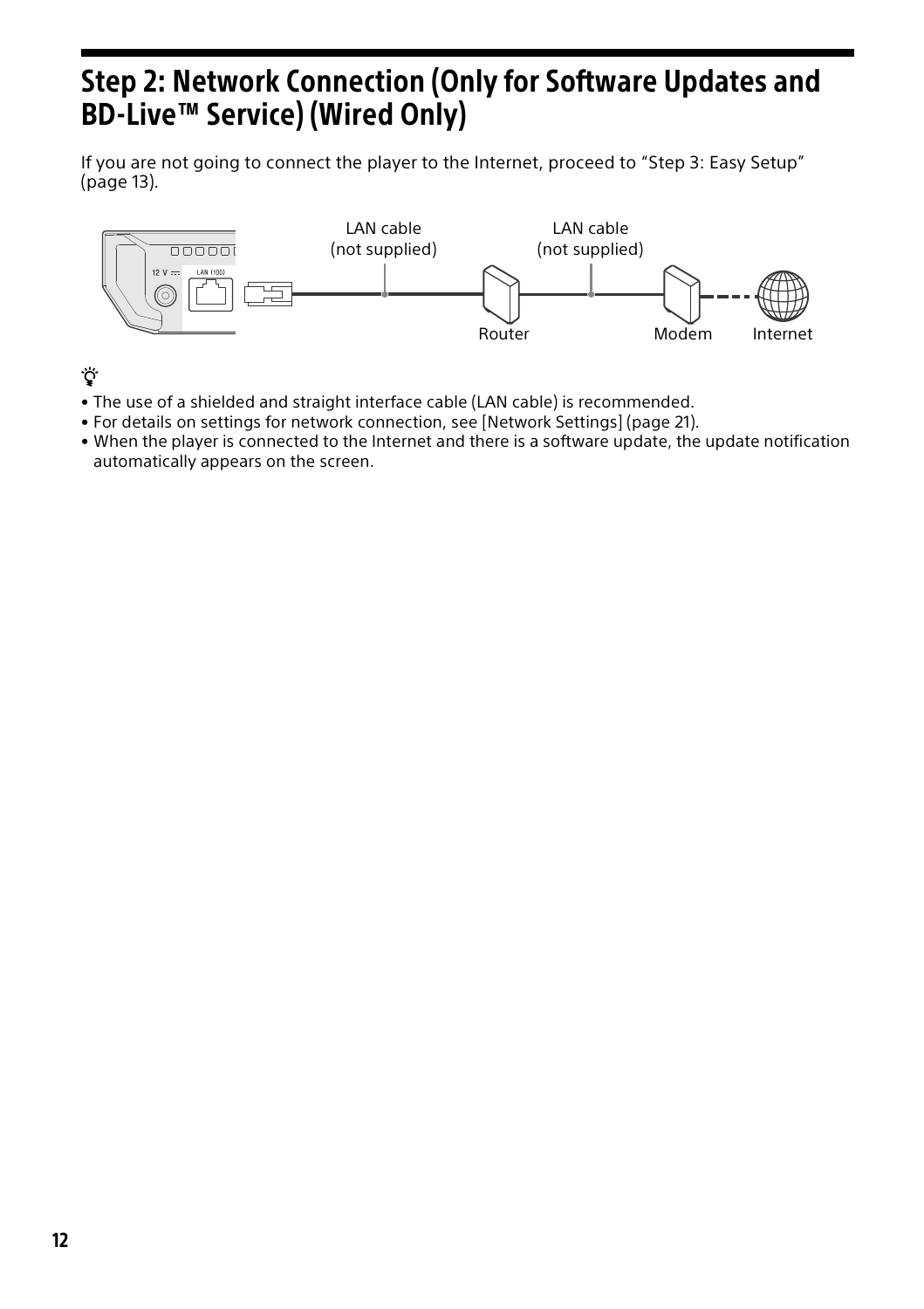# <span id="page-12-2"></span><span id="page-12-0"></span>Step 3: Easy Setup

# When turned on for the first time

Wait for a short while before the player turns on and starts [Easy Setup].

**1** Connect the supplied AC adaptor and AC power cord (mains lead) in the numeric order shown below. When removing them, do so in reverse order.



**2** Press  $\bigcirc$  to turn on the player. Power indicator lights up.



- **3** Turn on the TV and press -TV- $\bigoplus$  button on the remote to set the input selector. This will show the signal from the player on your TV screen.
- **4** Perform [Easy Setup]. Follow the on-screen instructions to make the basic settings using  $\leftarrow$ / $\uparrow$ / $\downarrow$ / $\rightarrow$  and press ENTER on the remote.



# $\mathbf{A}$

- When [Easy Setup] is complete, the player will automatically find the available network.
- If there is no output or black screen appears, refer to "[Troubleshooting"](#page-21-6) (page [22\)](#page-21-6).

# <span id="page-12-1"></span>Home screen display

The home screen appears when you press HOME. Select an application using  $\leftarrow$ / $\rightarrow$ , and press ENTER.



The following three applications are displayed on the home screen.

 **(Disc):** Plays a disc.

**EXECUTE:** [USB device]:

Plays content from a USB device.

 **[Setup]:**

Adjusts the player's settings.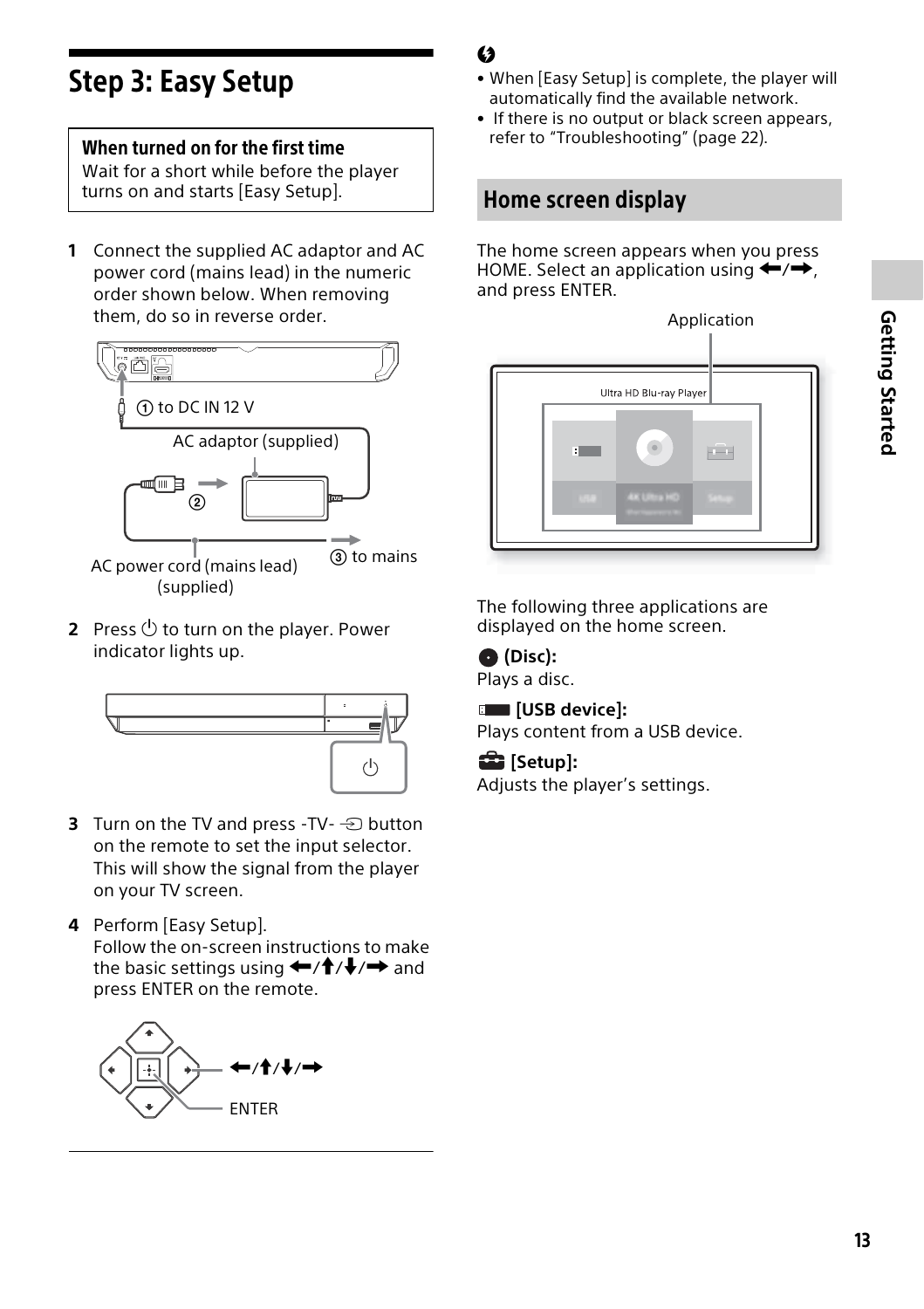#### <span id="page-13-1"></span><span id="page-13-0"></span>**Playback**

# <span id="page-13-2"></span>Playing a Disc

You can play Ultra HD Blu-ray discs, BDs, DVDs and CDs. For "[Playable discs](#page-24-1)", see page [25](#page-24-1).

**1** Press **≜** (open/close), and place a disc on the disc tray.

Place the disc's side with character or image facing up.

For double-sided discs, place the side you want to play facing down.



**2** Press **≜** (open/close) to close the disc tray.

Playback starts.

If playback does not start automatically, select the [Video], [Music], or [Photo] category in  $\bullet$  (Disc), and press ENTER or  $\blacktriangleright$  (play).

Ϋ

(Mixed disc) contains data contents. Press OPTIONS on the remote and select [Data Contents] to display any available contents.

# <span id="page-13-3"></span>Enjoying Blu-ray 3D

- **1** Prepare for Blu-ray 3D disc playback.
	- Connect the player to your 3Dcompatible devices using a High Speed HDMI Cable.
	- Set [3D Output Setting] and [TV Screen Size Setting for 3D] in [Screen Settings] (page [18\)](#page-17-1).
- **2** Insert a Blu-ray 3D disc. The operation method differs depending on the disc. Refer to the instruction manual supplied with the disc.

# Ϋ

Also refer to the instruction manuals supplied with your TV and the connected device.

# <span id="page-13-4"></span>Enjoying 4K Ultra HD Blu-ray

- **1** Prepare for 4K Ultra HD Blu-ray playback.
	- Connect the player to your 4K TV using a Premium High Speed HDMI Cable.
	- To view 4K Ultra HD 60p content, make sure that the proper setting is selected in HDMI settings on your TV.
	- If you use BRAVIA TV that supports 4K60p, set the TV's "HDMI signal format" setting to "Enhanced format".
- **2** Insert a 4K Ultra HD Blu-ray disc. The operation method differs depending on the disc. Refer to the instruction manual supplied with the disc.

# $\boldsymbol{c}$

When playing a 4K Ultra HD Blu-ray disc with no disc key, it may require network connection depending on the network environment and official key server (Studio).

# <span id="page-13-5"></span>Playing from a USB Device

For "[Playable types of files"](#page-25-1), see page [26.](#page-25-1)

<span id="page-13-6"></span>**1** Connect the USB device to the USB jack on the player.



- **2** On the home screen, select **[USB** device] using  $\leftarrow$ / $\rightarrow$ , and press ENTER.
- **3** Select the [Video], [Music], or [Photo] category using  $\biguparrow/\biguparrow$ , and press ENTER.

# $\boldsymbol{c}$

To avoid data corruption or damage to the USB device, turn off the player when connecting or removing the USB device.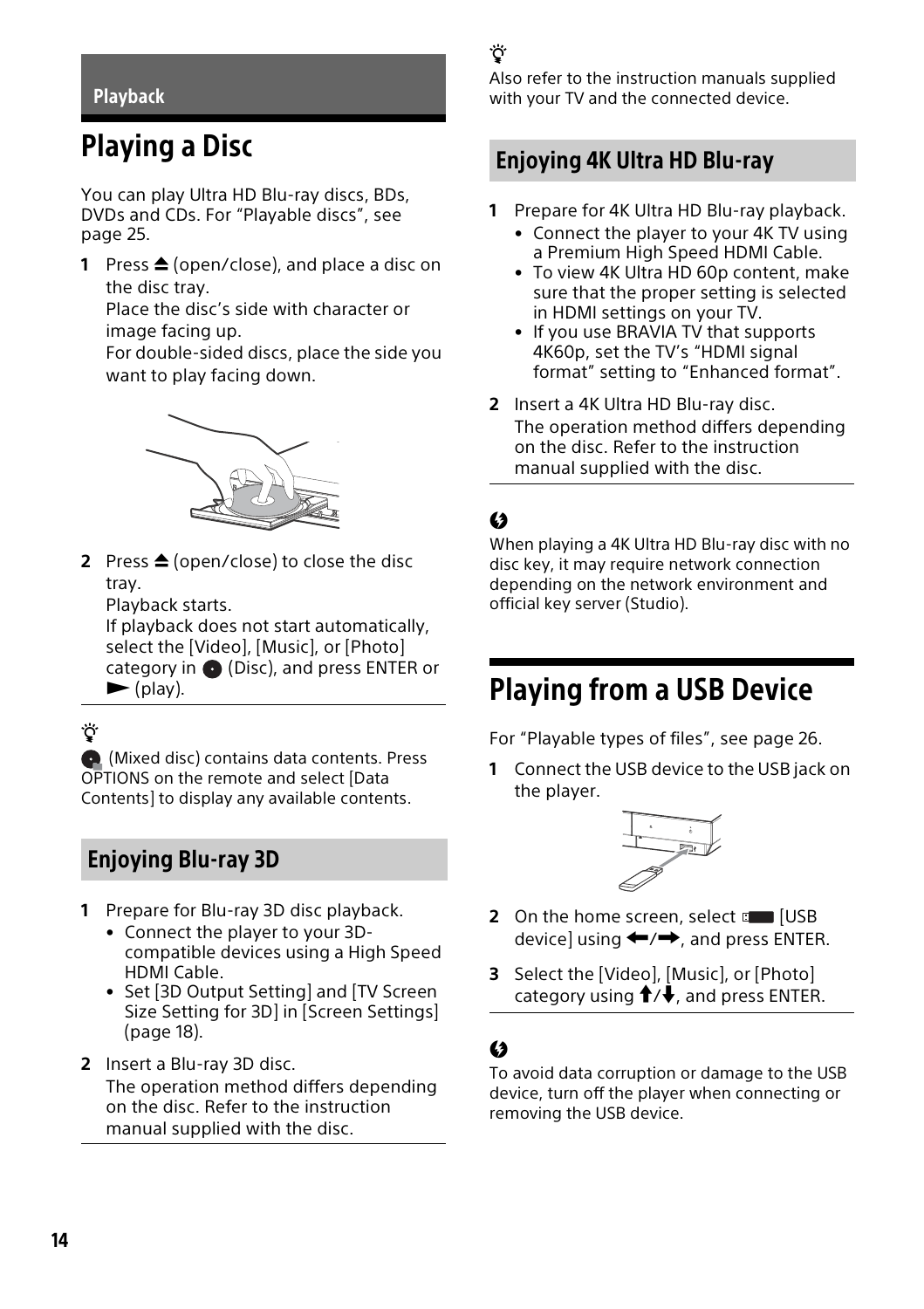# <span id="page-14-1"></span><span id="page-14-0"></span>Available Options

Various settings and playback operations are available by pressing OPTIONS. The available items differ depending on the situation.

# Common options

- **E** [Repeat Setting]<sup>\*1</sup>: Sets the repeat mode.
- $\blacksquare$  [Play]/[Stop]: Starts or stops the playback.
- $\blacksquare$  [Play from start]: Plays the item from the beginning.

# Video only

- $\blacksquare$  **[3D Output Setting]:** Sets whether or not to output 3D video automatically.
- $\blacksquare$  [A/V SYNC]: Adjusts the gap between picture and sound, by delaying the sound output in relation to the picture output (0 to 120 milliseconds).
- **[HDR Conversion]\*2:** Converts High Dynamic Range (HDR) signal to Standard Dynamic Range (SDR) signal when the player is connected to a TV or a Projector that does not support HDR input. A picture is more similar to HDR when larger value is selected, but lowers overall brightness.

# **[Video Settings]\*3:**

- [Picture Quality Mode]: Selects the picture settings for different lighting environments.
	- [Direct]
	- $\bullet$  [Brighter Room]<sup>\*4</sup>
	- $\bullet$  [Theatre Room]<sup>\*4</sup>
	- [Auto]: Noise reduction (NR) mode control depends on media and contents.
	- [Custom1]/[Custom2]
		- **FING**: Reduces the random noise appearing in the picture.
		- **.** [BNR]: Reduces the mosaic-like block noise in the picture.
		- **.** [MNR]: Reduces minor noise around the picture outlines (mosquito noise).
		- Gontrast
		- **E** [Brightness]
		- $\blacksquare$  [Colour]
		- $\blacksquare$  [Hue]
- **F** [Pause]: Pauses the playback.
- **[If Top Menul:** Displays the Ultra HD Blu-ray/ BD/DVD's Top Menu.
- **[Menu]/[Popup Menu]:** Displays the Ultra HD Blu-ray/BD's Pop-up Menu or DVD's menu.
- $\blacksquare$  [Title Search]: Searches for a title on Ultra HD Blu-ray/BD/DVD VIDEO and starts playback from the beginning.
- **E** [Chapter Search]: Searches for a chapter and starts playback from the beginning.
- **E** [Audio]: Switches the language track when multilingual tracks are recorded on Ultra HD Blu-ray/BD/DVD. Selects the sound track on CDs.
- $\blacksquare$  [Subtitle]: Switches the subtitle language when multilingual subtitles are recorded on Ultra HD Blu-ray/BD/DVD.
- $\blacksquare$  [Angle]: Switches to other viewing angles when multi-angles are recorded on Ultra HD Blu-ray/BD/DVD.
- **E** [Number Entry]: Selects the number by using  $\leftarrow$ / $\uparrow$ / $\downarrow$ / $\rightarrow$  key on the remote.

# Music only

- **[Track Search]:** Searches the track number during music CD playback.
- **E** [Add Slideshow BGM]: Registers music files in the USB memory as slideshow background music (BGM).
- **E** [Shuffle Setting]: Set to [On] to playback music files in randomised order.

# Photo only

- $\blacksquare$  [Slideshow Speed]: Changes the slideshow speed.
- $\blacksquare$  [Slideshow Effect]: Sets the effect for slideshows.
- **[Slideshow BGM]:**
	- [Off]: Turns off the function.
	- [My Music from USB]: Sets the music files registered in [Add Slideshow BGM].
	- [Play from Music CD]: Sets the tracks in CD-DAs.
- **[2D Playback]\*5:** Sets playback to 2D image.
- **E** [Change Display]: Switches between [Grid] View] and [List View].
- **[View Image]:** Displays the selected photo.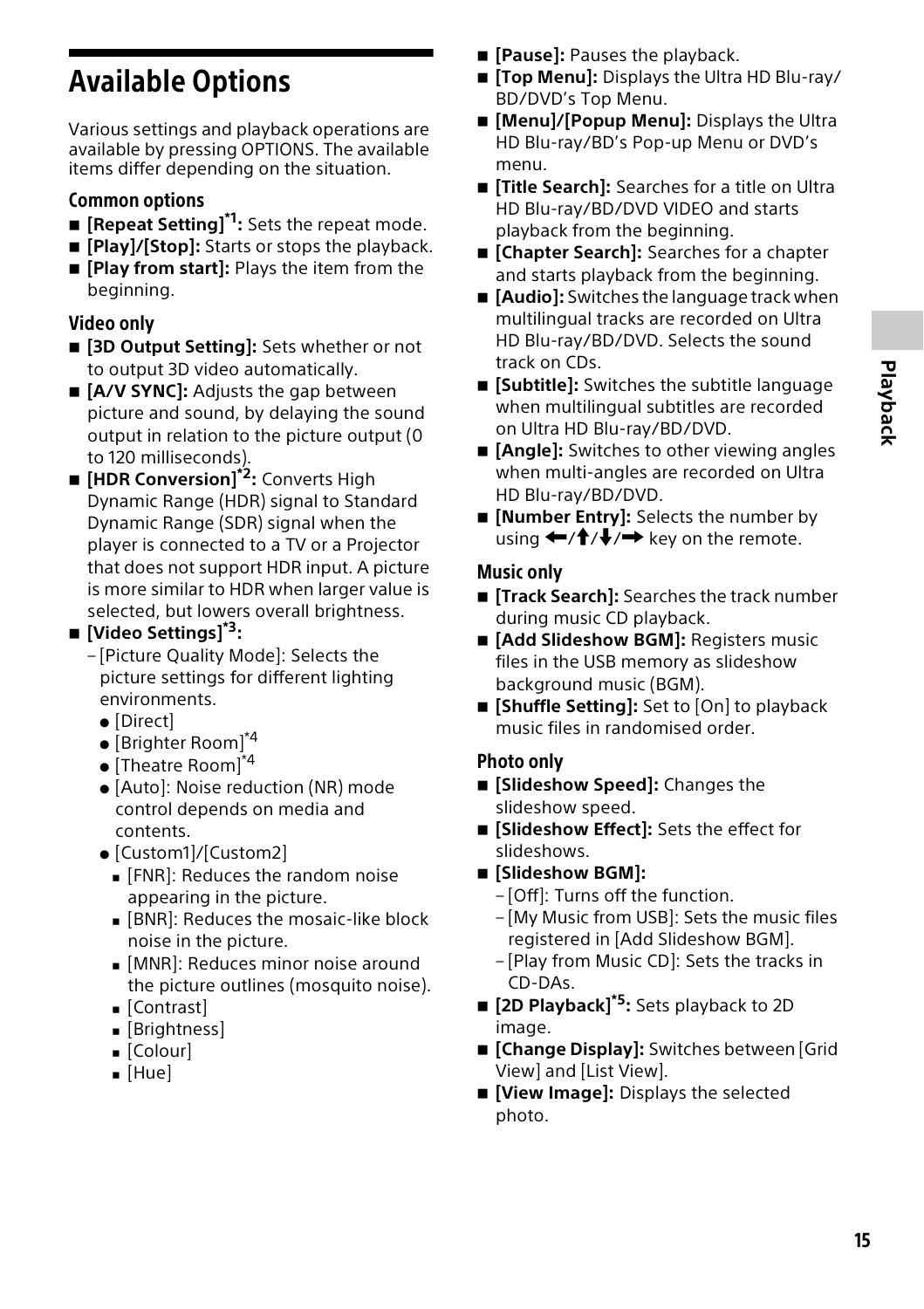- **E** [Slideshow]: Plays a slideshow.
- $\blacksquare$  **[Rotate Left]:** Rotates the photo counterclockwise by 90 degrees.
- $\blacksquare$  [Rotate Right]: Rotates the photo clockwise by 90 degrees.

# Ø

- \*1 [Repeat Setting] is not available during BDJ
- titles playback or HDMV interactive title. \*2 [HDR Conversion] is only available during HDR video playback, when your display device is not compatible with HDR display, or when [HDR Output] in [Screen Settings] is set to
- to the low.<br><sup>\*3</sup> [Video Settings] output may not be<br>significantly observed with normal eyes.
- <sup>\*4</sup> [Brighter Room] and [Theatre Room] are not<br>available during HDR video playback.
- <sup>\*5</sup> [2D Playback] is only available during 3D photo playback.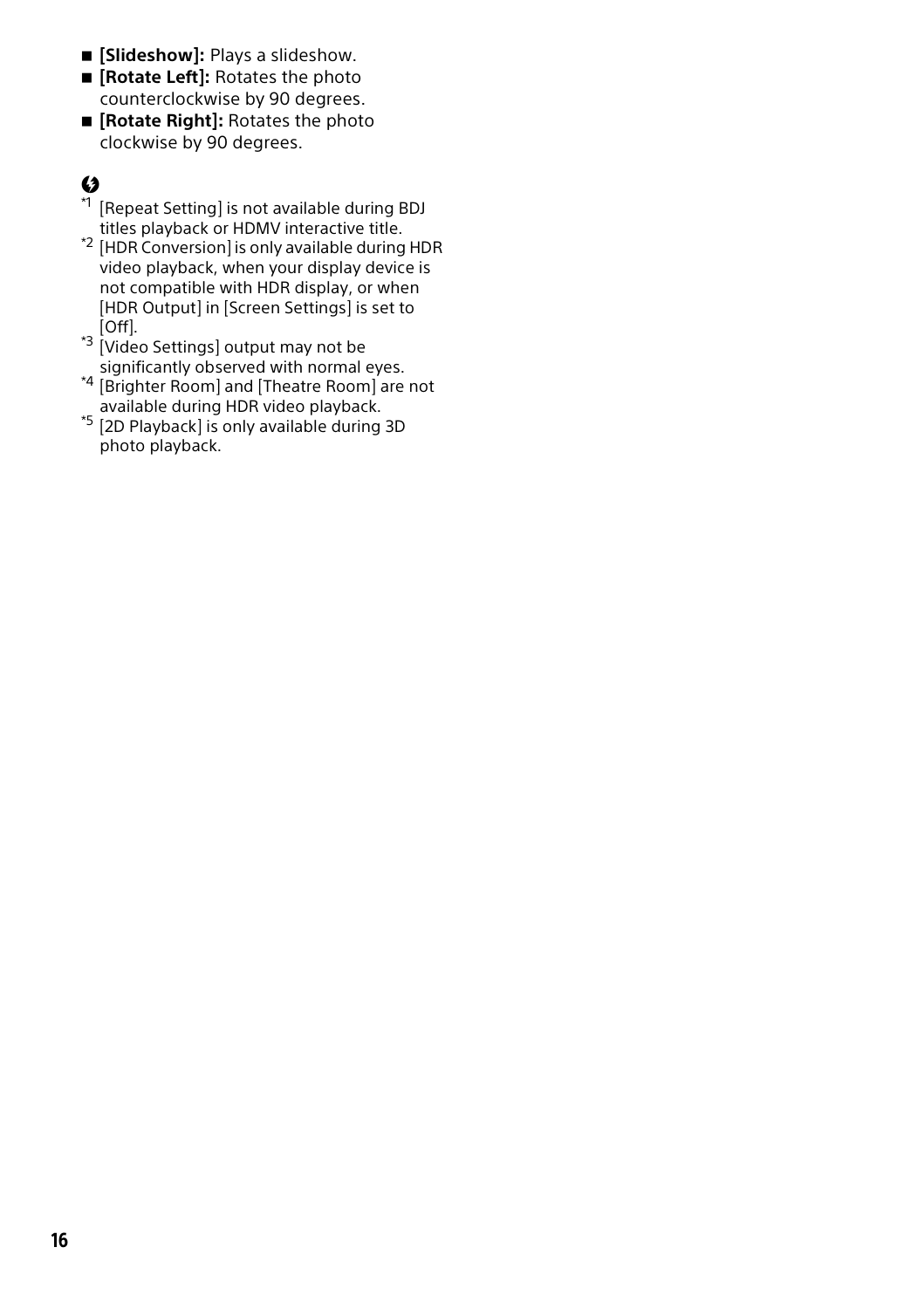# <span id="page-16-2"></span><span id="page-16-1"></span><span id="page-16-0"></span>Using the Settings Displays

Select  $\bigoplus$  [Setup] on the home screen when you need to change the settings of the player.

The default settings are underlined.

- **1** On the home screen, select **[Setup**] using  $\leftarrow$ / $\rightarrow$ , and press ENTER.
- **2** Select the setup category icon using  $\uparrow/\downarrow$ , and press ENTER.

# <span id="page-16-7"></span><span id="page-16-3"></span>[Software Update]

### **[Update via Internet]**

Updates the player's software using available network. Make sure that the network is connected to the Internet. See "[Step 2:](#page-11-1)  [Network Connection \(Only for Software](#page-11-1)  [Updates and BD-Live™ Service\) \(Wired Only\)](#page-11-1)" (page [12\)](#page-11-1).

# ٣ö

If an update notification screen appears when you turn the power on while this player is connected to the Internet, follow the on-screen instructions to update it.

# **[Update via USB Memory]**

Updates the player's software using USB memory. Create a folder named "UPDATE" and all the update files must be stored in this folder. The player can recognise up to 500 files/folders in a single layer including the update files/folders.

# ゙゙゙゙

- We recommend performing the software update every 2 months or so.
- If your network condition is poor, visit www.sony.eu/support to download the latest software version and update via USB memory. You can also get information about update functions from the website.

# <span id="page-16-4"></span>**13** [Screen Settings]

# **[HDR Output]**

[Auto]: Outputs HDR signal depending on contents and HDMI-SINK capability. Conversion function is applied when content is HDR and HDMI-SINK does not support HDR. [Off]: Always output SDR.

## **[Display Type]**

[TV]: Select this when the player is connected to TV.

[Projector]: Select this when the player is connected to Projector.

# ٣Ö

[HDR Conversion] will be adjusted according to the display type you select. Even though same setting value of [HDR Conversion] is selected, dynamic range of picture is different.

### <span id="page-16-5"></span>**[Output Video Resolution]**

Normally select [Auto]. When the resolution is lower than the SD resolution, it is scaled up to the SD resolution.

# <span id="page-16-6"></span>**[24p Output]**

Outputs 24p video signals only when you connect a 24p-compatible TV via an HDMI connection and the [Output Video Resolution] is set to [Auto], [1080p] or [4K].

### **[Ultra HD Blu-ray/BD-ROM]**

[Auto]: Outputs 24 Hz video signals only when you connect a 24p-compatible TV using the HDMI OUT jack. [On]: Turns on the function. [Off]: Select this when your TV is not compatible with 24p video signals.

### **[DVD-ROM]**

[Auto]: Outputs 24 Hz video signals only when you connect a 24p-compatible TV using the HDMI OUT jack. [Off]: Select this when your TV is not compatible with 24p video signals.

### **[Data content]**

This function is available for playback contents stored in USB memory or data disc. [Auto]: Outputs 24 Hz video signals only when you connect a 24p-compatible TV using the HDMI OUT jack. [Off]: Select this when your TV is not compatible with 24p video signals.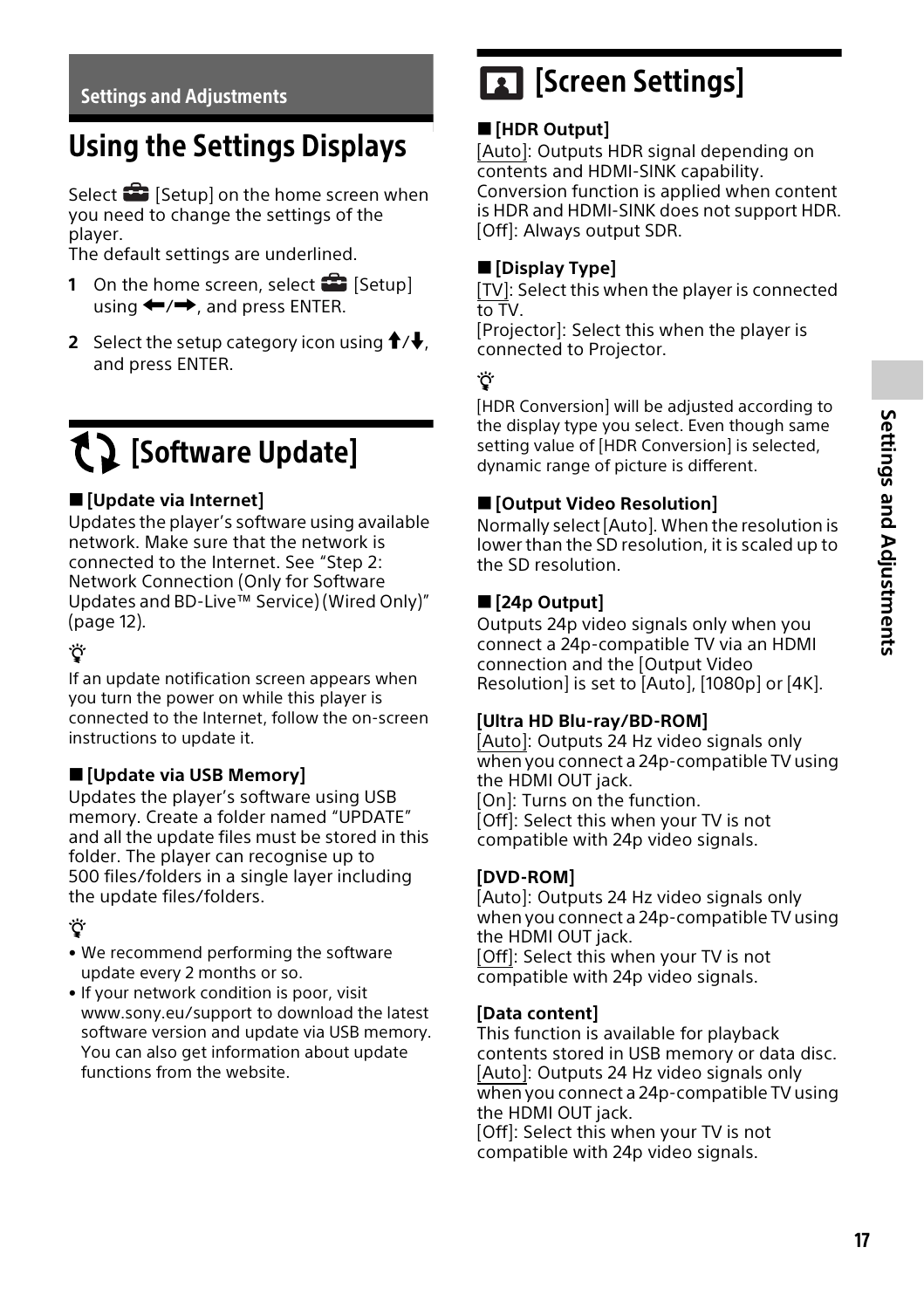# **[4K Upscale Setting]**

[Auto1]: Outputs 2K (1920 × 1080) video signals when connected to Sony 4Kcompatible equipment for video playback. The signals are upconverted to 4K video signals by the equipment. For photo playback, this player outputs 4K video signals to the equipment.

Outputs 4K video signals when connected to a non-Sony 4K-compatible equipment. This setting does not work for 3D video image playback.

[Auto2]: Automatically outputs 4K video signals when you connect a 4K-compatible equipment.

[Off]: Turns off the function.

# $\mathbf{G}$

If your Sony equipment is not detected when [Auto1] is selected, the setting will have the same effect as [Auto2] setting.

# **[YCbCr/RGB (HDMI)]**

[Auto]: Automatically detects the connected TV type, and switches to the matching colour setting.

[YCbCr (4:2:2)]: Outputs YCbCr 4:2:2 video signals.

[YCbCr (4:4:4)]: Outputs YCbCr 4:4:4 video signals.

[RGB]: Outputs RGB video signals.

### **[HDMI Deep Colour Output]**

[Auto]: Outputs 12bit/10bit video signals when the connected TV is compatible with Deep Colour.

[Off]: Select this when the picture is unstable or colours appear unnatural.

### <span id="page-17-1"></span>**[3D Output Setting]**

[Auto]: Normally select this. [Off]: Select this to display all content in 2D or to enjoy 4K output using 3D content.

### **[TV Screen Size Setting for 3D]**

Sets the screen size of your 3D-compatible TV.

# **[TV Type]**

[16:9]: Select this when connecting to a widescreen TV or a TV with a wide mode function. [4:3]: Select this when connecting to a 4:3 screen TV without a wide mode function.

# **[Screen Format]**

[Full]: Select this when connecting to a TV with a wide mode function. Displays a 4:3 screen picture in 16:9 aspect ratio even on a wide-screen TV.

[Normal]: Changes the picture size to fit the screen size with the original picture aspect ratio.

## **[DVD Aspect Ratio]**

[Letter Box]: Displays a wide picture with black bands on the top and bottom. [Pan & Scan]: Displays a full-height picture on the entire screen, with trimmed sides.

## **[Cinema Conversion Mode]**

[Auto]: Normally select this. The player automatically detects whether the material is video-based or film-based, and switches to the appropriate conversion method. [Video]: The conversion method suited for video-based material will always be selected regardless of the material.

## **[Pause Mode]**

[Auto]: Normally select this. Dynamic moving pictures appear without blurring. [Frame]: Displays static pictures at high resolution.

# <span id="page-17-2"></span><span id="page-17-0"></span> $\blacktriangleright$  [Audio Settings]

### **[Digital Audio Output]**

[Auto]: Normally select this. Outputs audio signals according to the status of the connected devices.

[PCM]: Outputs PCM signals from the HDMI OUT jack. Select this if there is no output from the connected device.

# **[DSD Output Mode]**

[Auto]: Outputs DSD signal from HDMI OUT jack when playing Super Audio CD & DSD format file (if the connected device also supports DSD).

Outputs LPCM signal from HDMI OUT jack when playing Super Audio CD & DSD format file (if the connected device does not support DSD).

[Off]: Outputs PCM signals from HDMI OUT jack when playing Super Audio CD and DSD format file.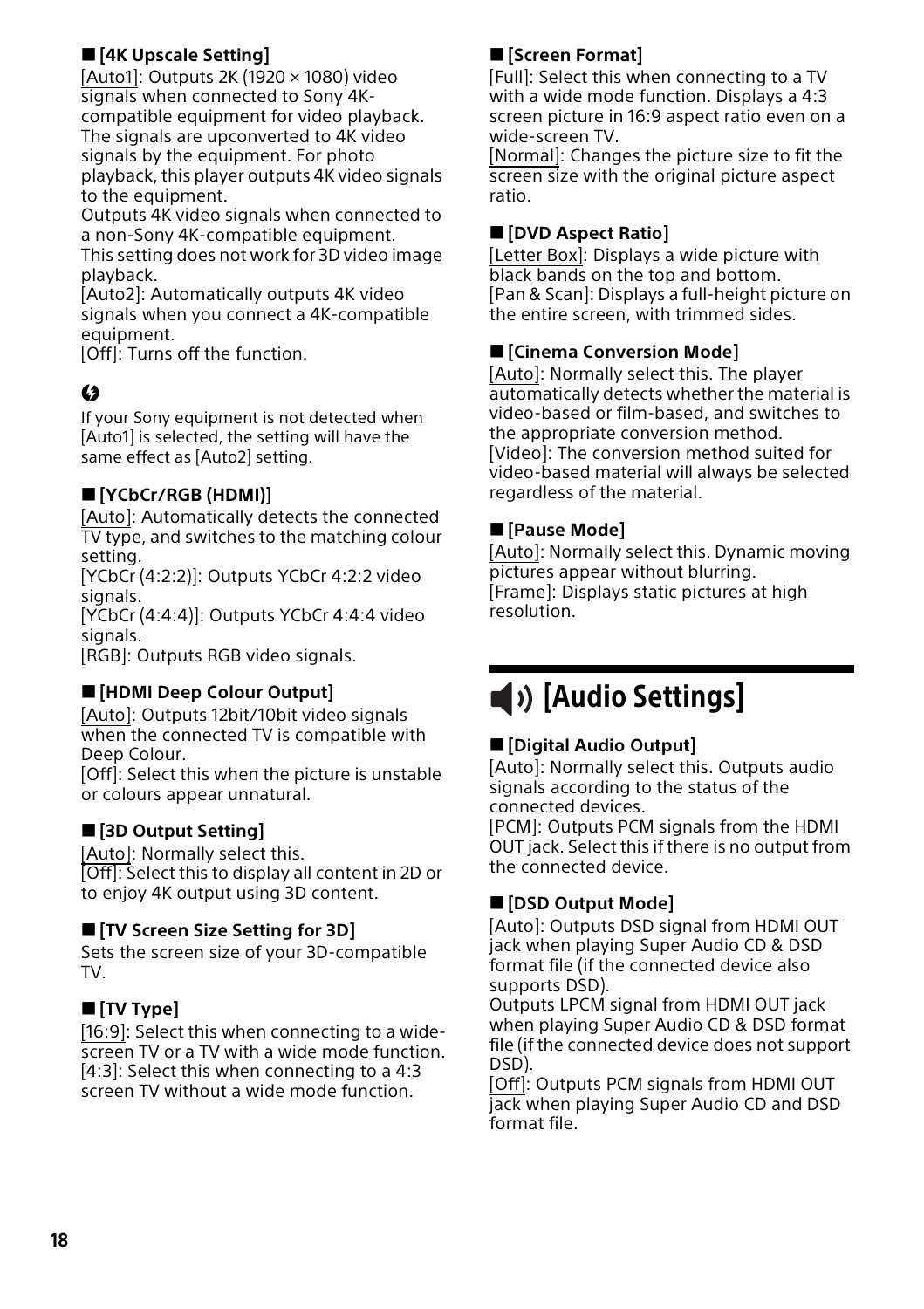# <span id="page-18-3"></span>**[BD Secondary Audio]**

[On]: Outputs the audio obtained by mixing the interactive and secondary audio to the primary audio.

[Off]: Outputs the primary audio only. Select this to output Bitstream (Dolby/DTS) signals to a Sound Bar/AV amplifier (receiver).

# ٛڽ

To enjoy Bitstream (Dolby/DTS) signals, set [BD Secondary Audio] to [Off] and [Digital Audio Output] to [Auto].

# **[Digital Music Enhancer]**

[On]: Set the sound effect when playing content from a USB device. [Off]/[Sound Bar Mode]: Turns off the function.

# **[Audio DRC]**

[Auto]: Performs playback at the dynamic range specified by the disc (BD-ROM only). Other discs are played back at the [On] level. [On]: Performs playback at a standard compression level.

[Off]: No compression works. A more dynamic sound is produced.

# **[Downmix]**

[Surround]: Outputs audio signals with surround effects. Select this when connecting an audio device that supports Dolby Surround (Pro Logic) or DTS Neo:6. [Stereo]: Outputs audio signals without surround effects. Select this when connecting an audio device that does not support Dolby Surround (Pro Logic) or DTS Neo:6.

# <span id="page-18-4"></span><span id="page-18-0"></span>**C** [BD/DVD Viewing **Settings]**

# **[BD/DVD Menu Language]**

Selects the default menu language for Ultra HD Blu-ray/BD/DVD VIDEO. Select [Select Language Code], and enter the code for your language, referring to ["Language code list"](#page-30-1) (page [31](#page-30-1)).

# <span id="page-18-1"></span>**[Audio Language]**

Selects the default audio language for Ultra HD Blu-ray/BD/DVD VIDEO. When you select [Original], the language given priority in the disc is selected. Select [Select Language Code], and enter the code for your language, referring to ["Language code list"](#page-30-1) (page [31](#page-30-1)).

### <span id="page-18-2"></span>**[Subtitle Language]**

Selects the default subtitle language for Ultra HD Blu-ray/BD/DVD VIDEO. Select [Select Language Code], and enter the code for your language, referring to ["Language code list"](#page-30-1) (page [31](#page-30-1)).

### **[BD Hybrid Disc Playback Layer]**

[BD]: Plays BD layer. [DVD/CD]: Plays DVD or CD layer.

### **[BD Internet Connection]**

[Allow]: Allows Internet connection from BD contents.

[Do not allow]: Prohibits Internet connection from BD contents.

### **[Delete BD Data]**

Deletes data in the USB memory. All data stored in the buda folder will be erased.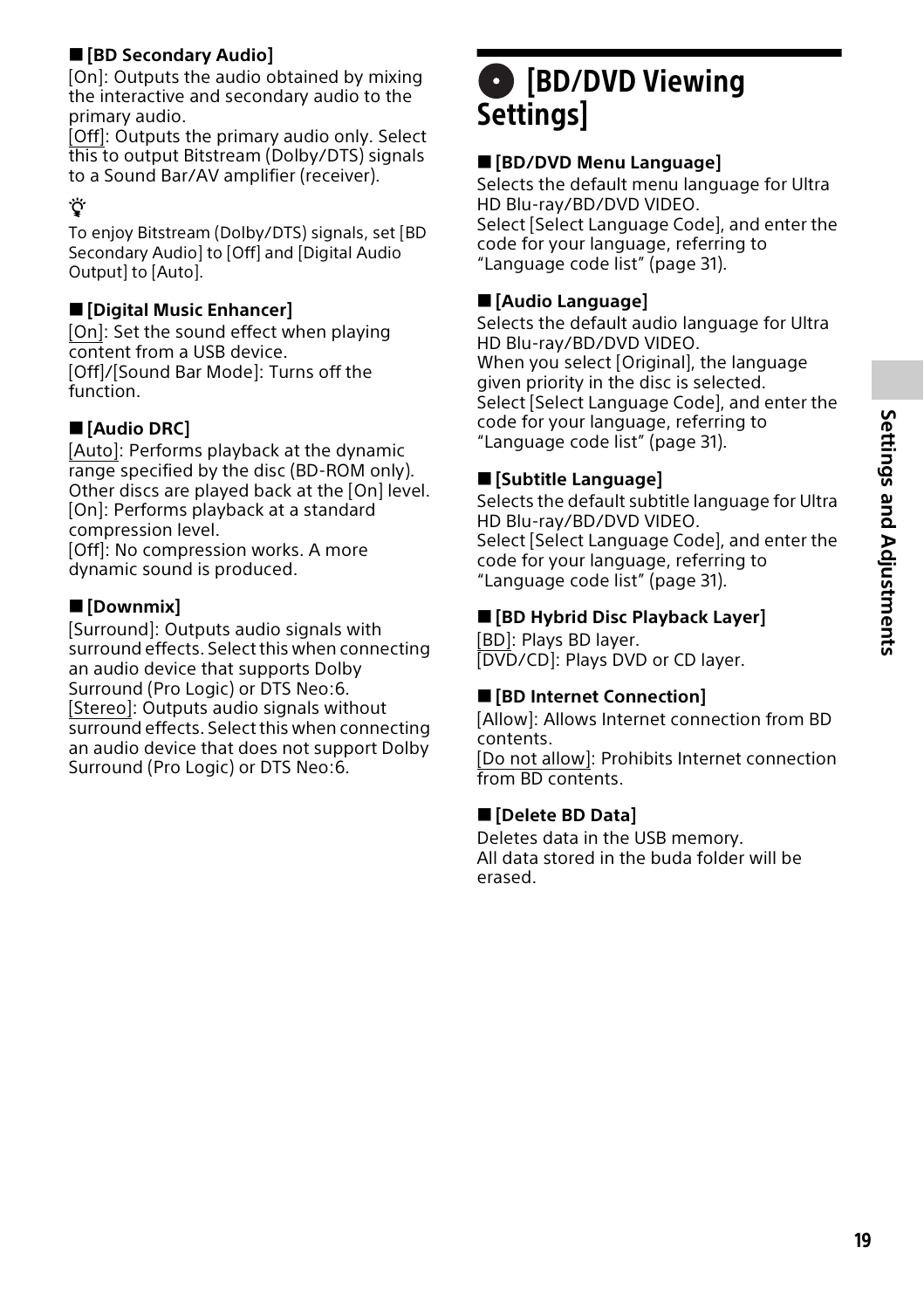# <span id="page-19-0"></span>**LA** [Parental Control **Settings**

# **[Password]**

Sets or changes the password for the Parental Control function. A password allows you to set a restriction on Ultra HD Blu-ray/ BD/DVD VIDEO playback. If necessary, you can differentiate the restriction levels for Ultra HD Blu-ray/BD/DVD VIDEO.

# <span id="page-19-4"></span>**[Parental Control Area Code]**

Playback of some Ultra HD Blu-ray/BD/DVD VIDEO can be limited according to the geographic area. Scenes may be blocked or replaced with different scenes. Follow the onscreen instructions and enter your four-digit password.

#### **[BD Parental Control] / [DVD Parental Control]**

By setting Parental Control, scenes can be blocked or replaced with different scenes. Follow the on-screen instructions and enter your four-digit password.

# <span id="page-19-1"></span>[Music Settings]

# **[Super Audio CD Playback Layer]**

[Super Audio CD]: Plays the Super Audio CD laver.

[CD]: Plays the CD layer.

# **[Super Audio CD Playback Channels]**

[DSD 2ch]: Plays the 2ch area. [DSD Multi]: Plays the multi-channel area.

# <span id="page-19-2"></span>[System Settings]

# **[OSD Language]**

Selects on-screen display language for your player.

# **[System Sound]**

[On]: Activates the beep sound for operation on the home screen. [Off]: Turns off the function.

# **[HDMI Settings]**

By connecting Sony components that are compatible with HDMI functions with a High Speed HDMI Cable, operation is simplified.

### <span id="page-19-3"></span>**[Control for HDMI]**

[On]: The following BRAVIA Sync features are available:

- One-Touch Play
- System Power-Off
- Language Follow

[Off]: Turns off the function.

# Ϋ

For details, refer to the instruction manual supplied with the TV or components. To enable the BRAVIA Sync features, connect your TV via the HDMI OUT jack.

#### **[Linked to TV-off]**

[Valid]: Automatically turns off the player when the connected TV enters standby mode (BRAVIA Sync). [Invalid]: Turns off the function.

### **[Quick Start Mode]**

[On]: Shortens the startup time when turning on the player. [Off]: Reduces standby power consumption.

# **[Auto Standby]**

[On]: Automatically returns to standby mode if no button is pressed for more than 20 minutes. [Off]: Turns off the function.

### **[Auto Display]**

[On]: Automatically displays information on the screen when changing the viewing titles, picture modes, audio signals, etc. [Off]: Displays information only when you press DISPLAY.

### **[Software Update Notification]**

[On]: Sets the player to inform you of newer software version information (page [17\)](#page-16-3). [Off]: Turns off the function.

### **[System Information]**

Displays the player's software version information and the MAC address.

#### **[Software License Information]**

Displays information about the Software License.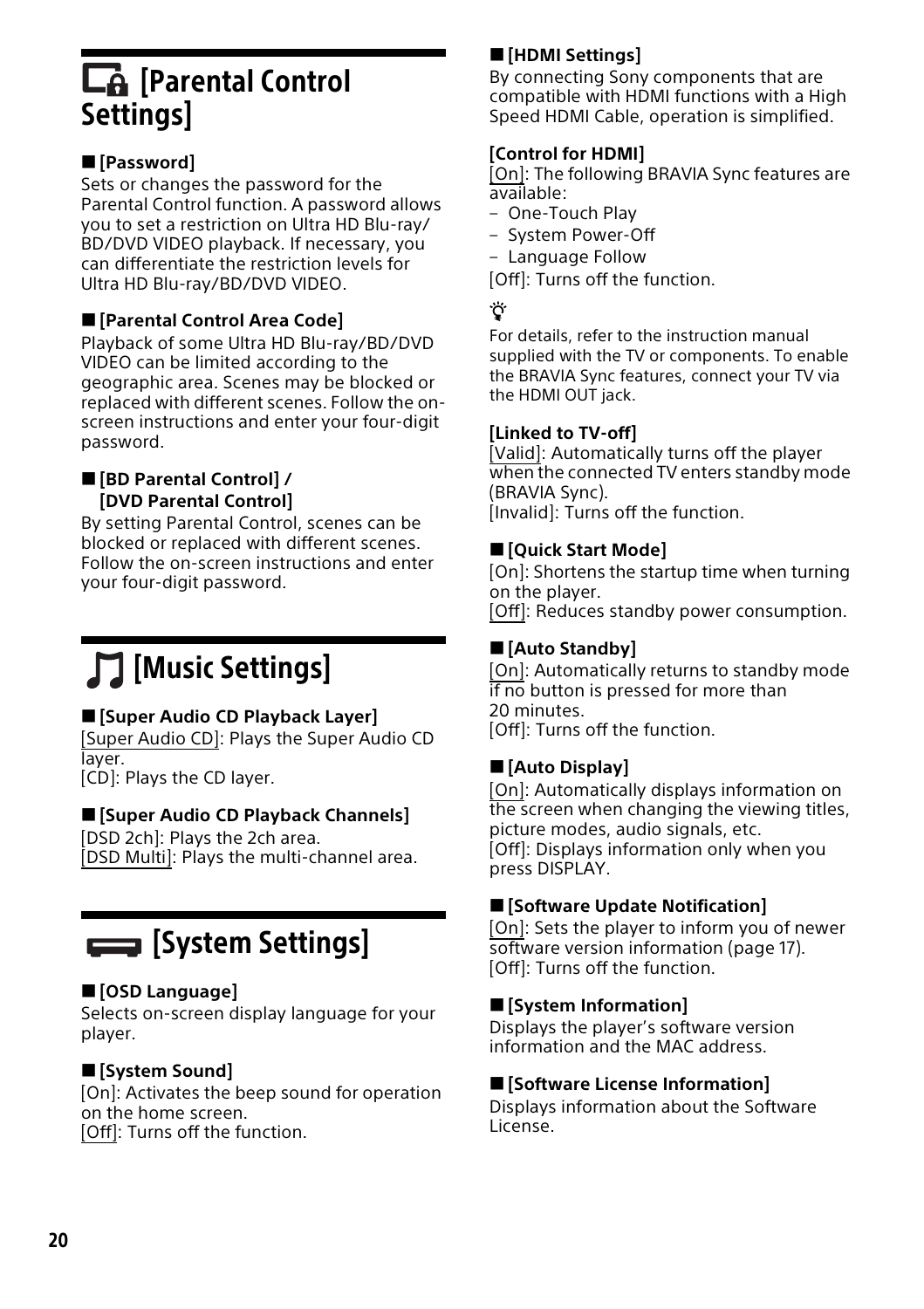# <span id="page-20-3"></span><span id="page-20-0"></span>**ED** [Network Settings]

# **[Internet Settings]**

Connect the player to the network using a LAN cable beforehand. For details, see "[Step 2: Network Connection \(Only for](#page-11-1)  [Software Updates and BD-Live™ Service\)](#page-11-1)  [\(Wired Only\)](#page-11-1)" (page [12](#page-11-1)).

# ٣Ö

For further details, visit the following website and check the FAQ contents: www.sony.eu/support

# **[Network Connection Status]**

Displays the current network status.

# **[Network Connection Diagnostics]**

Checks for the proper network connection by running the network diagnostics.

# <span id="page-20-1"></span> $\begin{bmatrix} \begin{bmatrix} \mathbf{c} \\ \mathbf{c} \end{bmatrix} \end{bmatrix}$  [Easy Setup]

See ["Step 3: Easy Setup"](#page-12-2) (page [13](#page-12-2)).

# <span id="page-20-2"></span> $\overline{\mathbf{B}}$  [Resetting]

# **[Reset to Factory Default Settings]**

Resets the player settings to the factory default by selecting the group of settings. All the settings within the group will be reset.

# **[Initialise Personal Information]**

Erases your personal information stored in the player.

# $\mathbf{G}$

If you dispose, transfer or resell this unit, please delete all Personal Information for security purposes.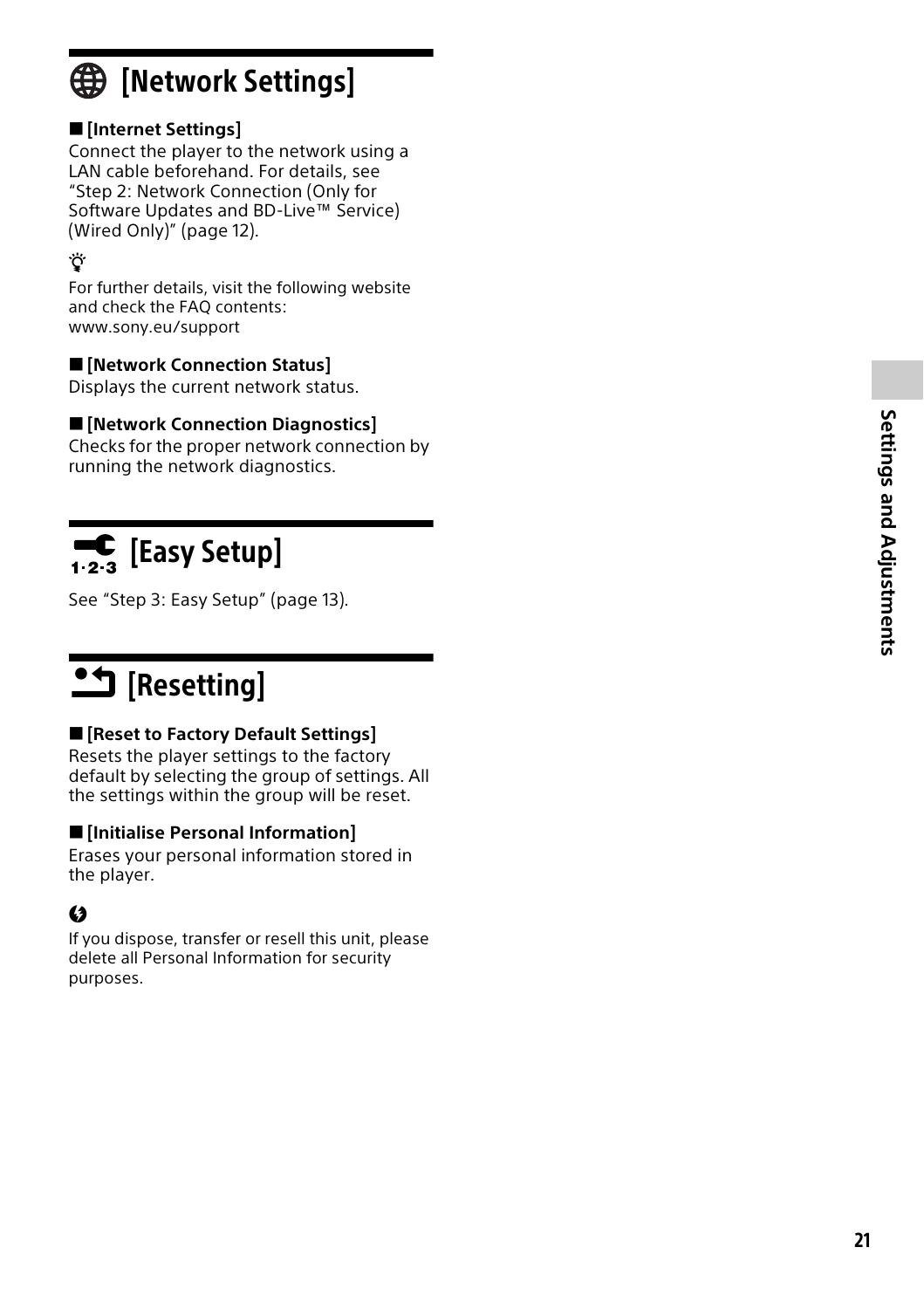### <span id="page-21-6"></span><span id="page-21-1"></span><span id="page-21-0"></span>Additional Information

# <span id="page-21-2"></span>Troubleshooting

If a problem occurs while operating the player, use this troubleshooting guide to help remedy the problem before requesting repairs. If the problem persists, consult your nearest Sony dealer.

#### <span id="page-21-3"></span>Power

#### **The player does not turn on even when you**  press  $\bigcirc$  on the remote or the player.

• Turn off the player and disconnect the AC power cord (mains lead). Wait for more than 30 seconds, then reconnect the AC power cord (mains lead) and turn on the player.

#### <span id="page-21-4"></span>Picture

#### **No picture or the picture is not output correctly.**

- Check that all the cables are securely connected (page [10\)](#page-9-2).
- Switch the input selector on your TV to display the signal from the player.
- Reset the [Output Video Resolution] to the lowest resolution by pressing  $\blacksquare$  (stop), HOME, and then POP UP/MENU button on the remote.
- Try the following: (1) Turn the player off and on again.  $(2)$ Turn the connected equipment off and on again. 3Disconnect and then reconnect the HDMI cable.
- The HDMI OUT jack is connected to a DVI device that does not support copyright protection technology.
- Check the [Output Video Resolution] settings in [Screen Settings] (page [17](#page-16-5)).
- For Ultra HD Blu-ray/BD-ROM/DVD-ROM/ Data content, check the [24p Output] settings in [Screen Settings] (page [17](#page-16-6)).
- For 4K output, please make sure that the player is connected to 4K display that supports HDCP2.2 capable HDMI input using Premium High Speed HDMI Cable or High Speed HDMI Cable that supports 18 Gbps bandwidth (page [10\)](#page-9-2).

#### **The display language on the screen switches automatically when connected to the HDMI OUT jack.**

• When [Control for HDMI] in [HDMI Settings] is set to [On] (page [20](#page-19-3)), the display language on the screen automatically switches according to the language setting of the connected TV (if you change the setting on your TV, etc.).

#### <span id="page-21-5"></span>Sound

#### **No sound or the sound is not output correctly.**

- Check that all the cables are securely connected (page [10\)](#page-9-2).
- Switch the input selector on your Sound Bar/AV amplifier (receiver) so that the audio signals of the player are output from your Sound Bar/AV amplifier (receiver).
- If the audio signal does not come through the HDMI OUT jack, check the audio settings (page [18](#page-17-2)).
- For HDMI connections, try the following:  $(1)$ Turn the player off and on again.  $(2)$ Turn the connected equipment off and on again. Disconnect and then reconnect the HDMI cable.
- For HDMI connections, if the player is connected to a TV through a Sound Bar/AV amplifier (receiver), try connecting the HDMI cable directly to the TV. Also refer to the instruction manual supplied with the Sound Bar/AV amplifier (receiver).
- The HDMI OUT jack is connected to a DVI device (DVI jacks do not accept audio signals).
- The device connected to the HDMI OUT jack does not support the audio format of the player. Check the audio settings (page [18](#page-17-2)).

#### **The HD Audio (Dolby Digital Plus, Dolby TrueHD, DTS-HD High Resolution Audio, DTS-HD Master Audio, Dolby Atmos\*1 and DTS:X\*2) is not output by bitstream.**

- Set [BD Secondary Audio] in [Audio Settings] to [Off] (page [19\)](#page-18-3).
- Check that the Sound Bar/AV amplifier (receiver) is compatible with each HD Audio format.
- \*1 Dolby Atmos is a trademark of Dolby
- Laboratories. \*2 DTS:X is a registered trademark and/or trademark of DTS, Inc. in the United States and/or other countries.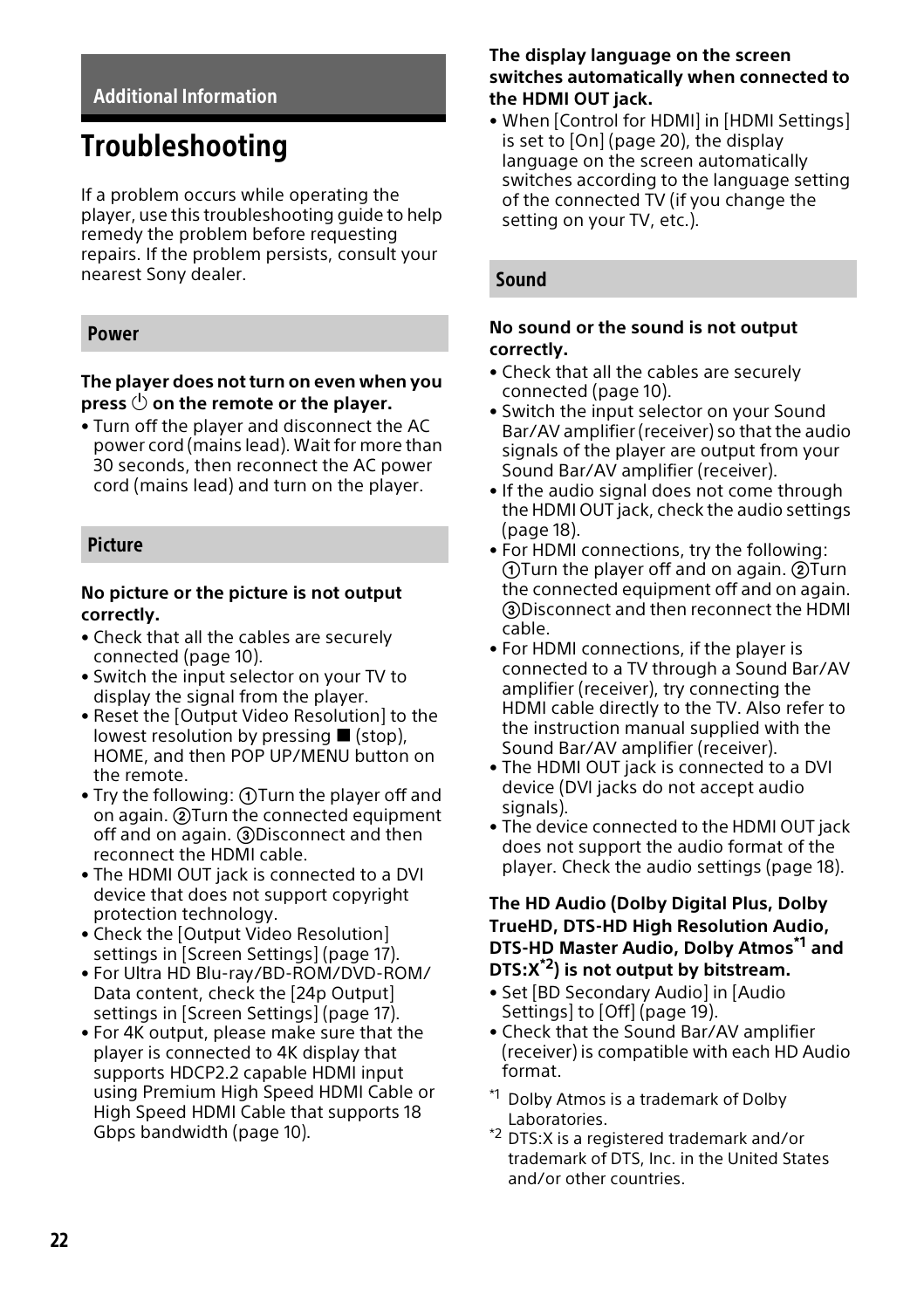#### **The interactive audio is not output.**

• Set [BD Secondary Audio] in [Audio Settings] to [On] (page [19](#page-18-3)).

**Message Code 3 [Audio outputs temporarily muted. Do not adjust the playback volume. The content being played is protected by Cinavia and is not authorized for playback on this device. For more information, see http:// www.cinavia.com. Message Code 3.] appears on the screen when playing a disc.**

• The audio track of the video that you are playing contains a Cinavia code indicating that it is an unauthorised copy of professionally-produced content (page [30](#page-29-0)).

#### <span id="page-22-0"></span>**Disc**

#### **The disc does not play.**

- The disc is dirty or skewed.
- The disc is upside down. Insert the disc with the playback side facing down.
- The disc has a format that cannot be played back by this player (page [25\)](#page-24-2).
- The player cannot play a recorded disc that is not correctly finalised or the disc is not in Mastered disc format.
- The region code on the BD/DVD does not match the player.

#### <span id="page-22-1"></span>USB device

#### **The player does not detect a USB device connected to the player.**

- Make sure that the USB device is securely connected to the USB jack.
- Check if the USB device or the USB cable is damaged.
- Check if the USB device is turned on.
- If the USB device is connected via a USB hub, connect the USB device directly to the player.

# <span id="page-22-2"></span>Network connection

#### **The player cannot connect to the network.**

• Check the network connection (page [12\)](#page-11-1) and the network settings (page [21\)](#page-20-3).

**The message [A new software version is available. Please go to the "Setup" section of the menu and select "Software Update" to perform the update.] appears on the screen when turning the player on.**

• See [\[Software Update\]](#page-16-7) (page [17](#page-16-7)) to update the player to a newer software version.

## <span id="page-22-3"></span>Control for HDMI (BRAVIA Sync)

#### **The [Control for HDMI] function does not work (BRAVIA Sync).**

- Check that your TV is connected via the HDMI OUT jack.
- Check that [Control for HDMI] in [HDMI Settings] is set to [On] (page [20](#page-19-3)).
- If you change the HDMI connection, turn the player off and on again.
- If power failure occurs, set [Control for HDMI] in [HDMI Settings] to [Off], then set [Control for HDMI] in [HDMI Settings] to [On] (page [20\)](#page-19-3).
- Check the following and refer to the instruction manual supplied with the component.
	- the connected component is compatible with the [Control for HDMI] function.
	- the connected component's setting for the [Control for HDMI] function is correct.
- When you connect the player to a TV through a Sound Bar/AV amplifier (receiver),
	- if the Sound Bar/AV amplifier (receiver) is not compatible with the [Control for HDMI] function, you may be unable to control the TV from the player.
	- if you change the HDMI connection, disconnect and reconnect the AC power cord (mains lead), or a power failure occurs, try the following: Switch the input selector of the Sound Bar/AV amplifier (receiver) so that the picture from the player appears on the TV screen. (2) Set [Control for HDMI] in [HDMI Settings] to [Off], then set [Control for HDMI] in [HDMI Settings] to [On] (page [20\)](#page-19-3). Refer to the instruction manual supplied with the Sound Bar/AV amplifier (receiver).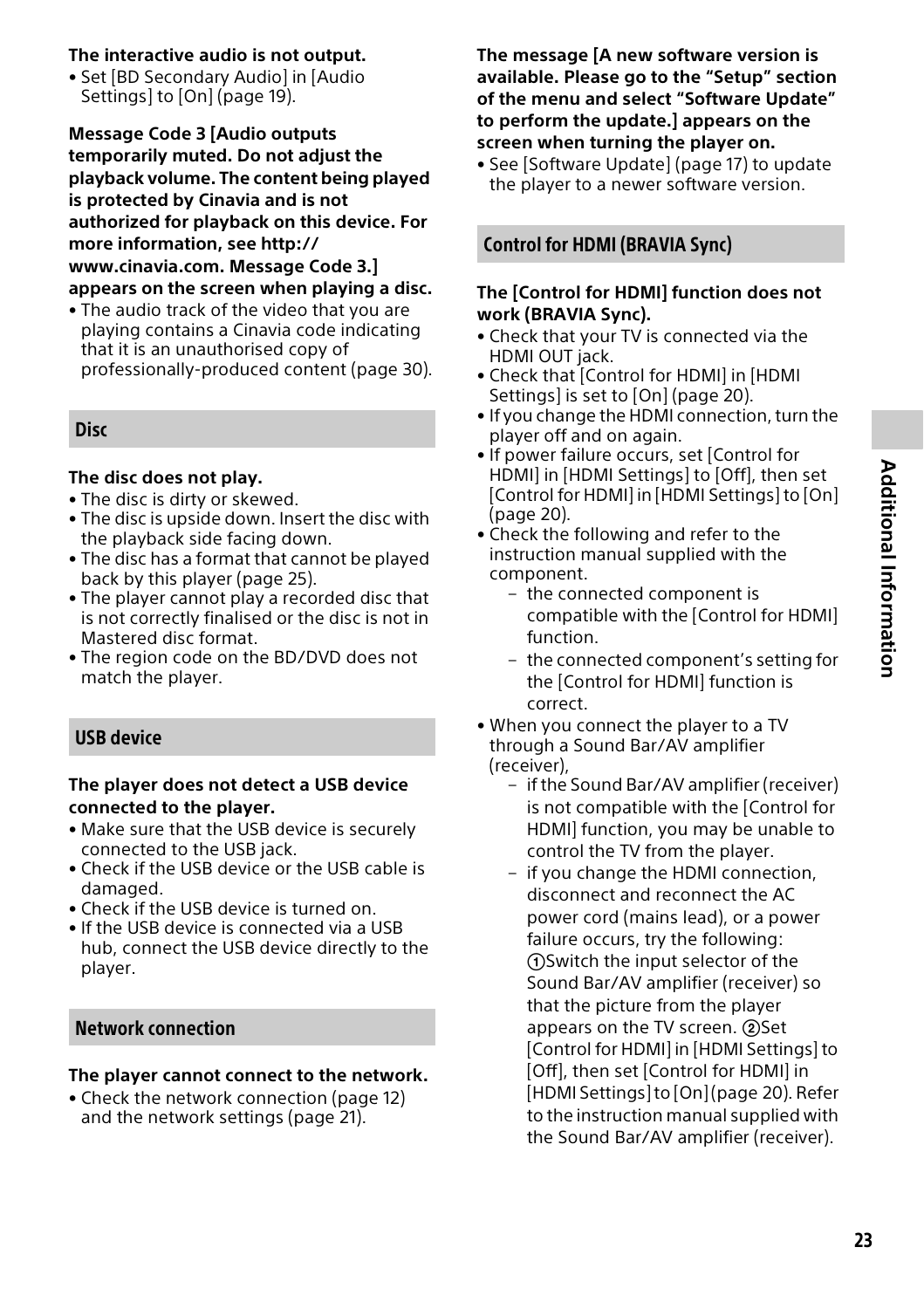#### **The System Power-Off function does not work (BRAVIA Sync).**

• Check that [Control for HDMI] and [Linked to TV-off] in [HDMI Settings] are set to [On] and [Valid] (page [20](#page-19-3)).

## <span id="page-23-0"></span>**Others**

#### **Playback does not start from the beginning of content.**

• Press OPTIONS, and select [Play from start].

#### **Playback does not start from the resume point where you last stopped playing.**

- The resume point may be cleared from memory depending on the disc when
	- you open the disc tray.
	- you disconnect the USB device.
	- you play other content.
	- you turn off the player.

**Message Code 1 [Playback stopped. The content being played is protected by Cinavia and is not authorized for playback on this device. For more information, see http://www.cinavia.com. Message Code 1.] appears on the screen when playing a disc.**

• The audio track of the video that you are playing contains a Cinavia code indicating it was intended for presentation using professional equipment only and is not authorised for playback by consumers (page [30\)](#page-29-0).

#### **The disc tray does not open and you cannot remove the disc even after you press (open/close).**

- While the player is turned on, press ■ (stop), HOME, and then TOP MENU button on the remote to unlock the tray and disable the Child Lock (page [9\)](#page-8-1).
- Try the following: 1) Turn the player off, and disconnect the AC power cord (mains lead). Reconnect the AC power cord (mains lead) while pressing down  $\triangle$  (open/close) on the player. **(3)** Keep pressing down  $\triangleq$ (open/close) on the player until the tray opens. **A** Remove the disc.

#### **The message [[EJECT] Key is currently unavailable.] appears on the screen after (open/close) is pressed.**

• Contact your nearest Sony dealer or local authorised Sony service facility.

### **The player does not respond to any button.**

• Moisture has condensed inside the player  $(n \cdot 4)$  $(n \cdot 4)$  $(n \cdot 4)$ .

#### **About software update**

• If your network condition is poor, visit www.sony.eu/support to download the latest software version and update via USB memory. You can also get information about update functions from the website.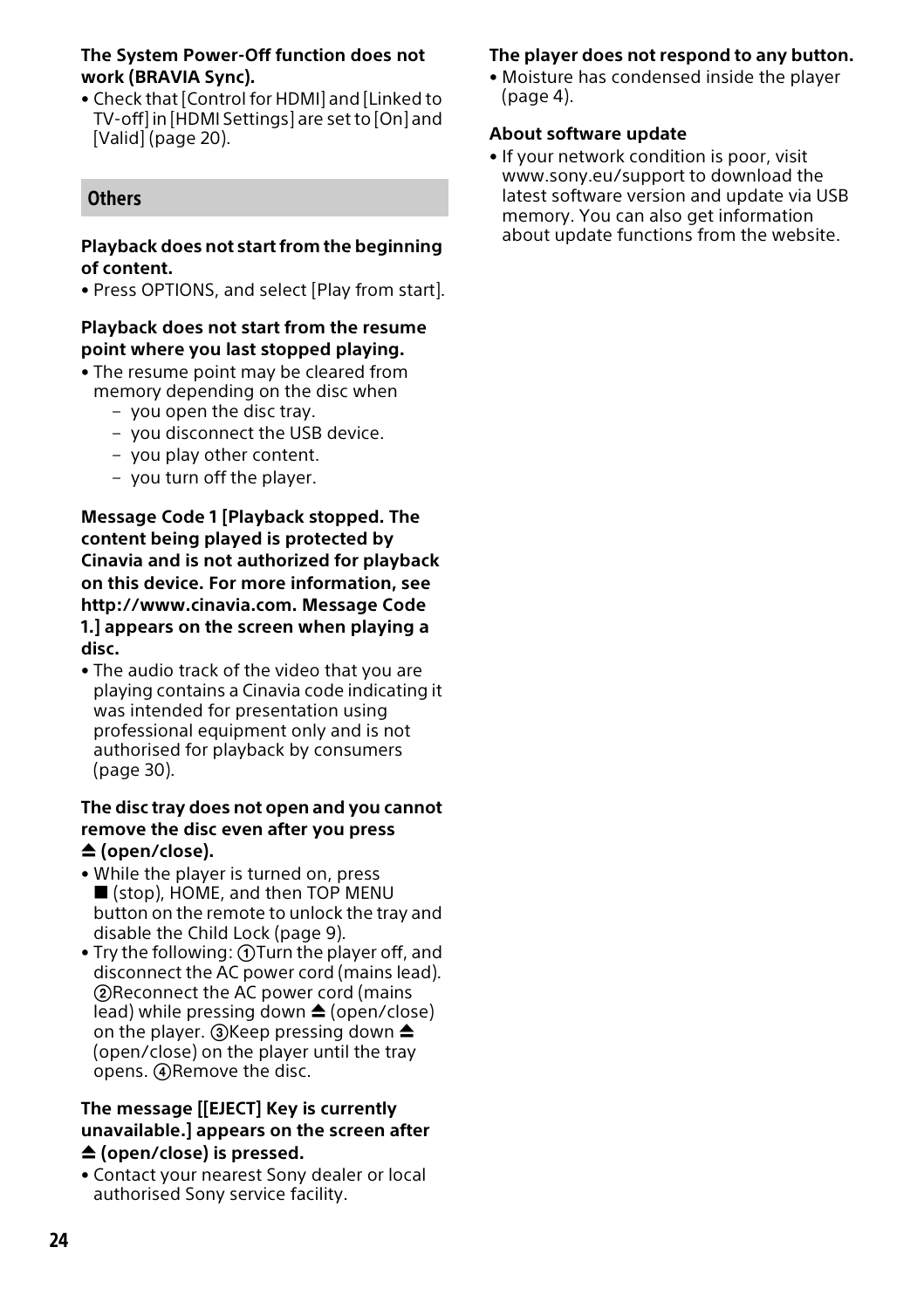# <span id="page-24-1"></span><span id="page-24-0"></span>Playable discs

| Blu-ray<br>Disc <sup>*1</sup> | Ultra HD Blu-ray, BD-ROM,<br>BD-R <sup>*2</sup> /BD-RE <sup>*2</sup> |
|-------------------------------|----------------------------------------------------------------------|
| $DVD^*$ <sup>3</sup>          | DVD-ROM, DVD-R/<br>DVD-RW, DVD+R/DVD+RW                              |
| $CD*3$                        | CD-DA (Music CD),<br>CD-ROM, CD-R/CD-RW,<br>Super Audio CD           |

- Since the Blu-ray Disc specifications are new and evolving, some discs may not be playable depending on the disc type and the version. The audio output differs depending on the source, connected output jack, and selected audio settings.<br><sup>\*2</sup> BD-RE: Ver.2.1, BD-R: Ver.1.1, 1.2, 1.3 including
- organic pigment type BD-R (LTH type). The BD-Rs recorded on a PC cannot be played if
- postscripts are recordable.<br> $*3$  A CD or DVD disc will not play if it has not been correctly finalised or the disc is not in Mastered disc format. For more information, refer to the instruction manual supplied with the recording device.

## <span id="page-24-2"></span>Discs that cannot be played

- BDs with cartridge
- BDXLs
- DVD-RAMs
- HD DVDs
- PHOTO CDs
- Data part of CD-Extras
- Super VCDs
- DVD AUDIO
- Audio material side on DualDiscs

### Note on Discs

This product is designed to playback discs that conform to the Compact Disc (CD) standard. DualDiscs and some of the music discs encoded with copyright protection technologies do not conform to the Compact Disc (CD) standard, therefore, these discs may not be playable by this product.

## Note on playback operations of Ultra HD Blu-ray/BD/DVD

Some playback operations of Ultra HD Bluray/BD/DVD may be intentionally set by software producers. Since this player plays Ultra HD Blu-ray/BD/DVD according to the disc contents the software producers designed, some playback features may not be available.

# Note about double-layer Ultra HD Blu-ray/BD/ DVD and triple-layer Ultra HD Blu-ray

The playback pictures and sound may be momentarily interrupted when the layers switch.

# Region code (BD/DVD VIDEO only)

Your player has a region code printed on the rear of the unit and will only play BD/DVD VIDEO labeled with identical region codes or .

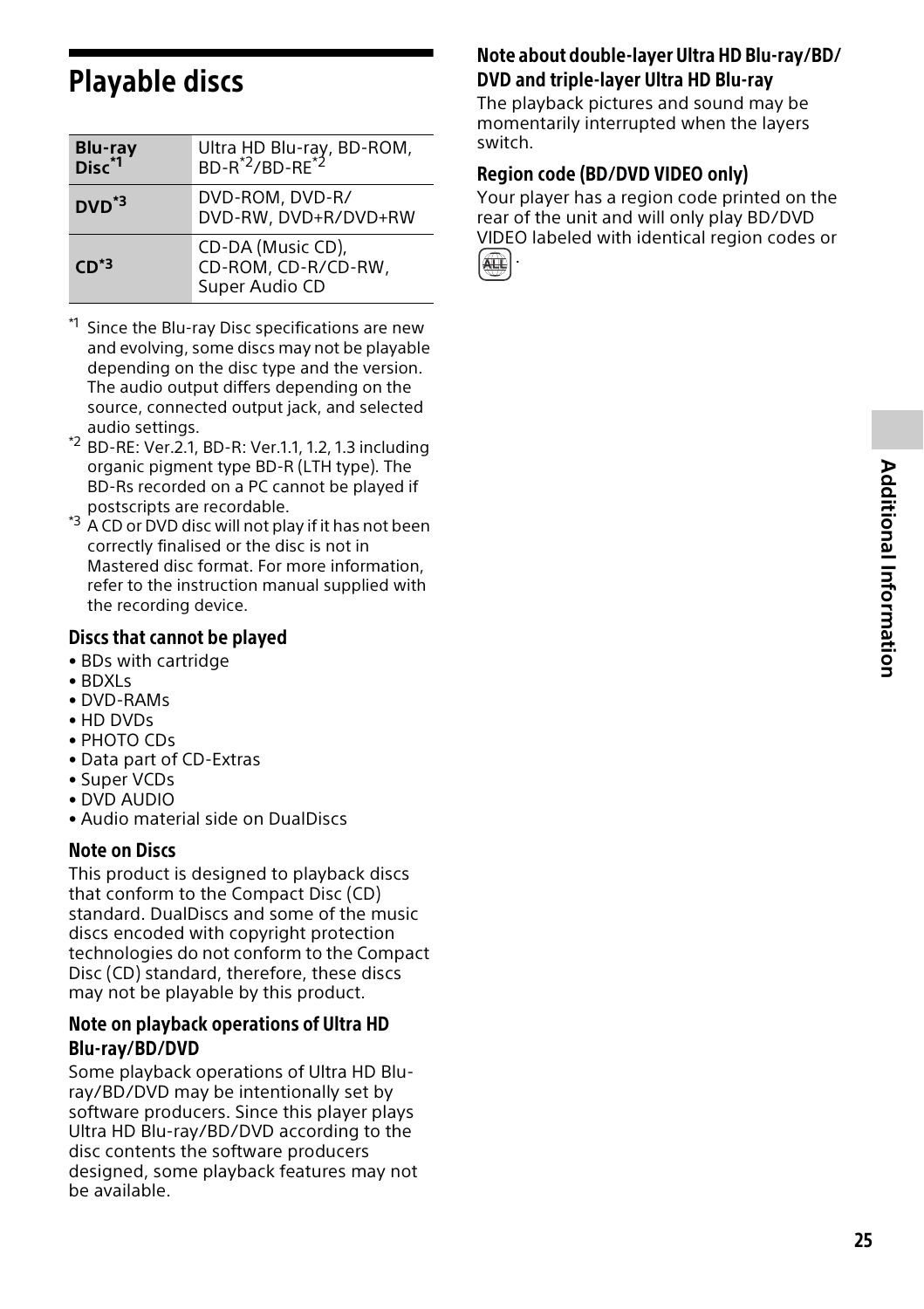# <span id="page-25-1"></span><span id="page-25-0"></span>Playable types of files

# Video

| Codec                    | Container  | <b>Extension</b>          | <b>With Audio</b>                     |
|--------------------------|------------|---------------------------|---------------------------------------|
| MPEG-1 Video             | PS         | .mpg, .mpeg               | Dolby Digital, DTS, LPCM, MPEG        |
|                          | <b>MKV</b> | .mkv                      | Dolby Digital, LPCM, AAC, MP3, Vorbis |
|                          | <b>PS</b>  | .mpg, .mpeg               | Dolby Digital, DTS, LPCM, MPEG        |
| MPEG-2 Video             | <b>TS</b>  | .m2ts, .mts               | Dolby Digital, DTS, LPCM, MPEG, AAC   |
|                          | <b>MKV</b> | .mkv                      | Dolby Digital, LPCM, AAC, MP3, Vorbis |
| Xvid                     | AVI        | .avi                      | Dolby Digital, LPCM, WMA9, MP3        |
|                          | <b>MKV</b> | .mkv                      | Dolby Digital, LPCM, AAC, MP3, Vorbis |
|                          | <b>MKV</b> | .mkv                      | Dolby Digital, LPCM, AAC, MP3, Vorbis |
|                          | MP4        | $mp4$ , $m4v$             | AAC                                   |
| MPEG4/AVC/<br>$H.264*1$  | <b>TS</b>  | .m2ts, .mts               | Dolby Digital, DTS, LPCM, MPEG, AAC   |
|                          | Quick Time | .mov                      | Dolby Digital, LPCM, AAC, MP3         |
|                          | <b>FLV</b> | $f v$ , $f4v$             | LPCM, AAC, MP3                        |
|                          | 3qpp/3qpp2 | 3gp, 3g2,<br>.3gpp, .3gp2 | <b>AAC</b>                            |
| VC <sub>1</sub>          | <b>TS</b>  | .m2ts, .mts               | Dolby Digital, DTS, LPCM, MPEG, AAC   |
|                          | <b>MKV</b> | .mkv                      | Dolby Digital, LPCM, AAC, MP3, Vorbis |
| $WWV9*2$                 | <b>ASF</b> | .wmv, .asf                | WMA9, WMA 10 Pro                      |
|                          | <b>MKV</b> | .mkv                      | Dolby Digital, LPCM, AAC, MP3, Vorbis |
| <b>Motion JPEG</b>       | Quick Time | .mov                      | Dolby Digital, LPCM, AAC, MP3         |
|                          | <b>AVI</b> | .avi                      | Dolby Digital, LPCM, AAC, MP3         |
| HEVC/H.265 <sup>*3</sup> | <b>MKV</b> | .mkv                      | Dolby Digital, LPCM, AAC, MP3, Vorbis |
|                          | MP4        | .mp4, $.m4v$              | AAC                                   |
|                          | <b>TS</b>  | .m2ts, .mts               | Dolby Digital, DTS, LPCM, MPEG, AAC   |
| VP <sub>6</sub>          | <b>FLV</b> | .flv                      | MP3                                   |
| VP8/VP9                  | Webm       | .webm                     | Vorbis                                |
|                          | <b>MKV</b> | .mkv                      | Dolby Digital, LPCM, AAC, MP3, Vorbis |

# **Format**

AVCHD (Ver.2.0)\*4\*5\*6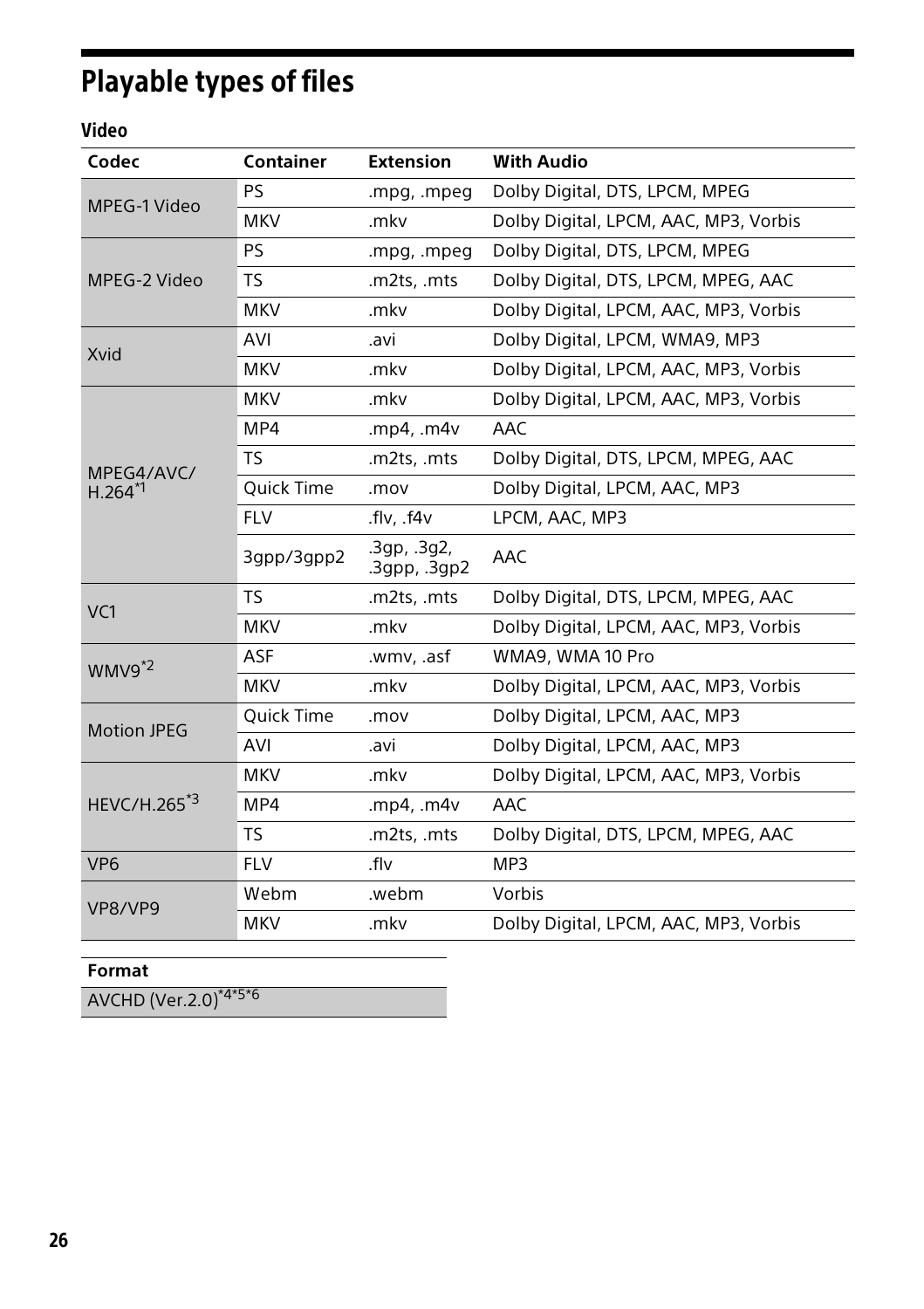### Music

| Codec                               | <b>Extension</b> |
|-------------------------------------|------------------|
| MP3 (MPEG-1 Audio Layer<br>$III)^*$ | mp3.             |
| AAC/HE-AAC <sup>*7</sup>            | .m4a, .aac       |
| <b>WMA9 Standard</b>                | .wma             |
| WMA 10 Pro <sup>*8</sup>            | .wma             |
| $LPCM*7$                            | .wav             |
| <b>FLAC</b>                         | .flac, .fla      |
| Dolby Digital*7                     | .ac3             |
| DSF                                 | dsf              |
| DSDIFF <sup>*9</sup>                | dff              |
| <b>AIFF</b>                         | .aiff, .aif      |
| <b>ALAC</b>                         | .m4a             |
| Vorbis                              | .ogg             |
| Monkey's Audio                      | .ape             |

### **Photo**

| Format      | <b>Extension</b>       |
|-------------|------------------------|
| <b>JPEG</b> | .jpeg, .jpg,<br>.jpe   |
| <b>PNG</b>  | .png $\overline{50}$   |
| GIF         | $.$ gif <sup>*10</sup> |
| <b>MPO</b>  | .mpo <sup>*11</sup>    |
| <b>BMP</b>  | .bmp $\overline{12}$   |
| <b>WEBP</b> | .webp                  |

 $*1$  The player can support AVC up to Level 5.2.<br> $*2$  The player can support WMV9 up to

- 
- Advanced Profile.<br> $^{*3}$  The player can support HEVC up to Level 5.1.  $^{*4}$  The player can support frame rate up to
- 
- 60 fps.<br> $*5$  The player plays AVCHD format files that are recorded on a digital video camera, etc. The AVCHD format disc will not play if it has not been correctly finalised. \*6<br>\*6 The player can play AVCHD 3D format.<br>\*7 The player can play ".mka" files. \*8 The player does not play coded file such as
- 
- 
- 
- Lossless.<br><sup>\*9</sup> The player does not play DST encoded files.<br><sup>\*10</sup> The player does not play animated PNG or
- 
- animated GIF files.<br>\*<sup>11</sup> For MPO files other than 3D, the key image or
- the first image is displayed.<br>\*12 The player does not support 16bit BMP files.

# $\mathbf{r}$

- Some files may not play depending on the file format, file encoding or recording condition.
- Some files edited on a PC may not play.
- Some files may not be able to perform fast forward or fast reverse function.
- The player does not play coded files such as DRM.
- The player can recognise the following files or folders in BDs, DVDs, CDs and USB devices:
	- up to folders in the 9th layer, including the root folder.
	- up to 500 files/folders in a single layer.
- The player can support frame rate:
- up to 60 fps for AVCHD (MPEG4/AVC) only. – up to 30 fps for other video codecs.
- The player can support video bit rate up to 40 Mbps.
- Some USB devices may not work with this player.
- The player can recognise Mass Storage Class (MSC) devices (such as flash memory or an HDD), Still Image Capture Device (SICD) class devices and 101 keyboard.
- The player may not play high bit rate video and audio files on DATA CDs smoothly. It is recommended to play such files using DATA DVDs or DATA BDs.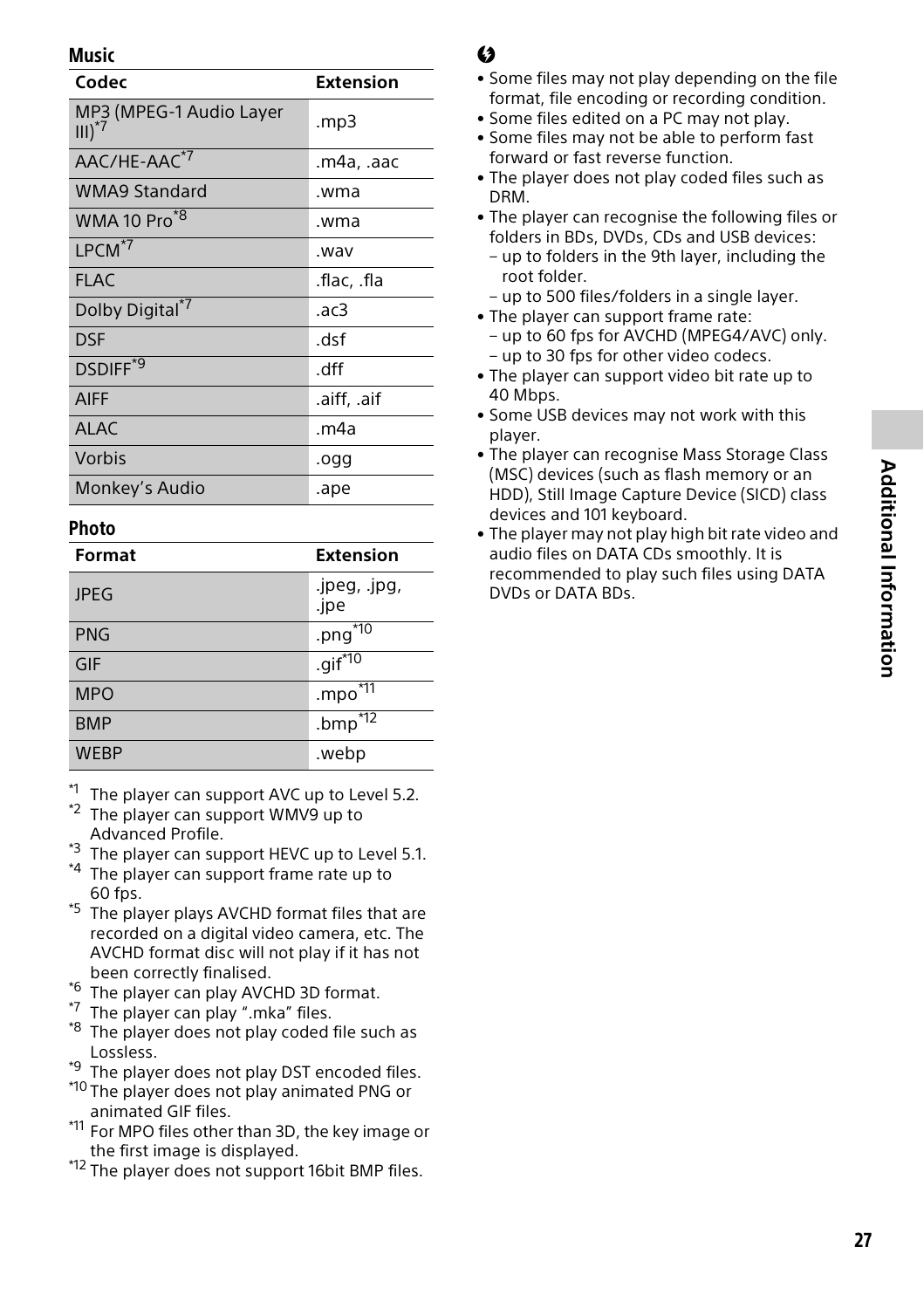# <span id="page-27-0"></span>Specifications

Specifications and design are subject to change without notice.

# System

| Laser | Semiconductor laser |
|-------|---------------------|

# Inputs and outputs

| Jack name        | Jack type/Output level/Load impedance                                                                                                                              |  |
|------------------|--------------------------------------------------------------------------------------------------------------------------------------------------------------------|--|
| <b>HDMI OUT</b>  | HDMI 19-pin standard connector                                                                                                                                     |  |
| <b>LAN (100)</b> | 100BASE-TX Terminal                                                                                                                                                |  |
| <b>USB</b>       | USB jack Type A (For connecting a USB memory, memory<br>card reader, digital still camera, and digital video camera)*<br>* Do not use for power charging purposes. |  |
| <b>DC IN</b>     | 12 V DC. 1.25 A                                                                                                                                                    |  |

# General

| <b>Power requirements</b>                           | 12 V DC with AC adaptor<br>Rating: Input 220 V - 240 V AC, 50/60 Hz                                    |
|-----------------------------------------------------|--------------------------------------------------------------------------------------------------------|
| <b>Power consumption</b><br>(when using AC adaptor) | 15 W                                                                                                   |
| <b>Network standby</b>                              | Less than 2 W (all wired network ports ON)                                                             |
| Dimensions (approx.)                                | 320 mm $\times$ 212 mm $\times$ 45 mm (width $\times$ depth $\times$ height)<br>incl. projecting parts |
| Mass (approx.)                                      | 1.4 kg                                                                                                 |
| <b>Operating temperature</b>                        | 5 °C to 35 °C                                                                                          |
| <b>Operating humidity</b>                           | 25 % to 80 %                                                                                           |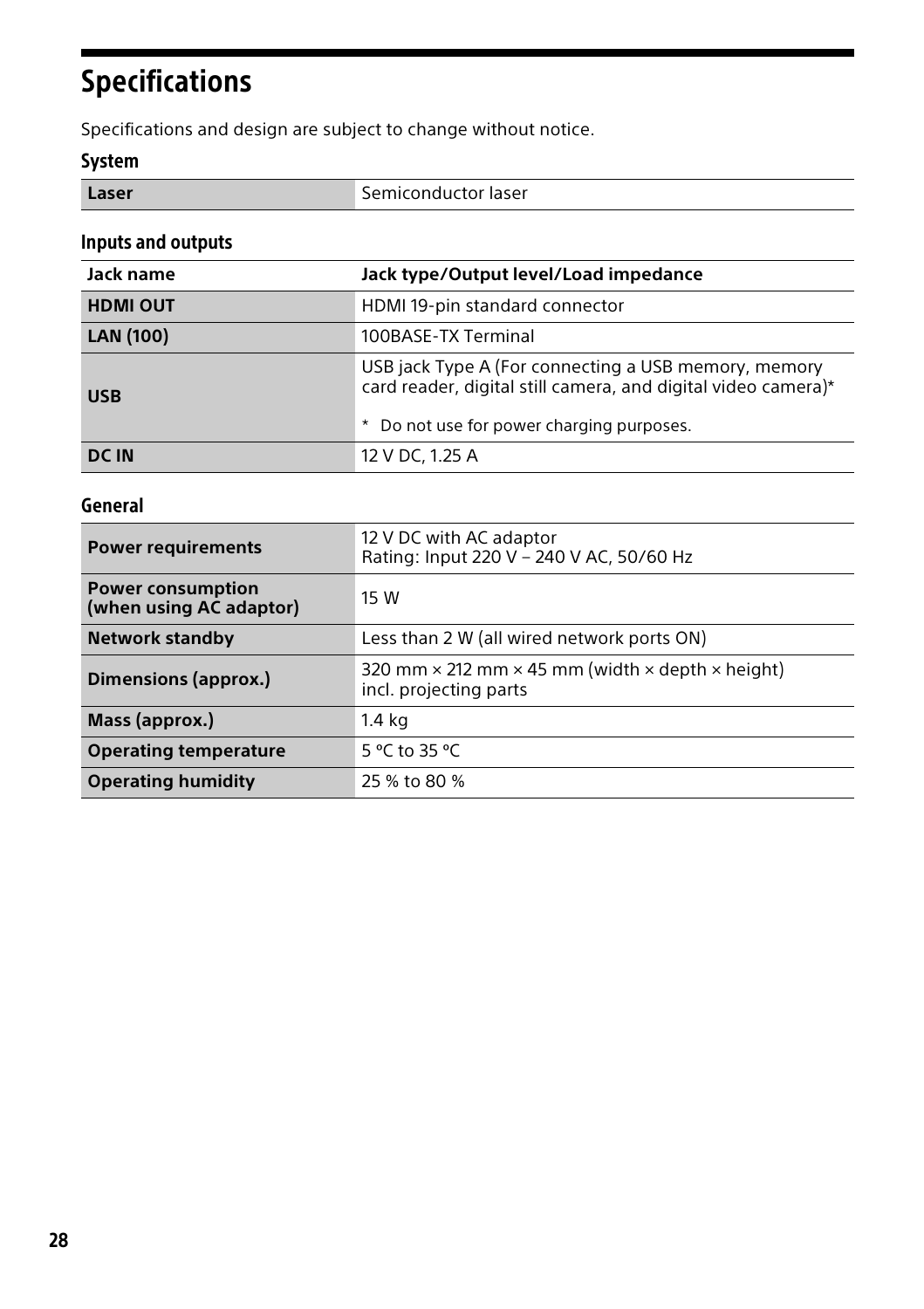# <span id="page-28-0"></span>Copyrights and Trademarks

- Oracle and Java are registered trademarks of Oracle and/or its affiliates. Other names may be trademarks of their respective owners.
- Manufactured under license from Dolby Laboratories. Dolby, Dolby Audio and the double-D symbol are trademarks of Dolby Laboratories.
- For DTS patents, see http://patents.dts.com. Manufactured under license from DTS, Inc. DTS, the Symbol, DTS and the Symbol together, Digital Surround, and the DTS 2.0+Digital Out logo, are registered trademarks and/or trademarks of DTS, Inc. in the United States and/or other countries. © DTS, Inc. All Rights Reserved.
- The terms HDMI, HDMI High-Definition Multimedia Interface, Premium High Speed HDMI Cable, and the HDMI Logo are trademarks or registered trademarks of HDMI Licensing Administrator, Inc. in the United States and other countries.
- Blu-ray Disc™, Blu-ray™, BD-Live™, BONUSVIEW™, Ultra HD Blu-ray™ word marks and logos are trademarks of the Blu-ray Disc Association.
- Blu-ray 3D™ and Blu-ray 3D™ logo are trademarks of the Blu-ray Disc Association.
- "DVD Logo" is a trademark of DVD Format/ Logo Licensing Corporation.
- "DVD+RW", "DVD-RW", "DVD+R", "DVD-R", "DVD VIDEO", "Super Audio CD" and "CD" logos are trademarks.
- "BRAVIA" is a trademark of Sony Corporation.
- MPEG Layer-3 audio coding technology and patents licensed from Fraunhofer IIS and Thomson.
- This product incorporates proprietary technology under license from Verance Corporation and is protected by U.S. Patent 7,369,677 and other U.S. and worldwide patents issued and pending as well as copyright and trade secret protection for certain aspects of such technology. Cinavia is a trademark of Verance Corporation. Copyright 2004-2010 Verance Corporation. All rights reserved by Verance. Reverse engineering or disassembly is prohibited.
- Windows Media is either a registered trademark or trademark of Microsoft Corporation in the United States and/or other countries. This product is protected by certain intellectual property rights of Microsoft Corporation. Use or distribution of such technology outside of this product is prohibited without a license from Microsoft or an authorized Microsoft subsidiary.

Content owners use Microsoft PlayReady™ content access technology to protect their intellectual property, including copyrighted content. This device uses PlayReady technology to access PlayReady-protected content and/or WMDRM-protected content. If the device fails to properly enforce restrictions on content usage, content owners may require Microsoft to revoke the device's ability to consume PlayReady-protected content. Revocation should not affect unprotected content or content protected by other content access technologies. Content owners may require you to upgrade PlayReady to access their content. If you decline an upgrade, you will not be able to access content that requires the upgrade.

• Vewd® Core. Copyright 1995-2018 Vewd Software AS. All rights reserved. And right expression:

This software is being provided on an <<as is>> basis.

Vewd and its suppliers disclaim all warranties regarding the software, either express or implied, statutory or otherwise, including without limitation warranties of functionality, fitness for a particular purpose or non-infringement

- All other trademarks are trademarks of their respective owners.
- Other system and product names are generally trademarks or registered trademarks of the manufacturers. ™ and ® marks are not indicated in this document.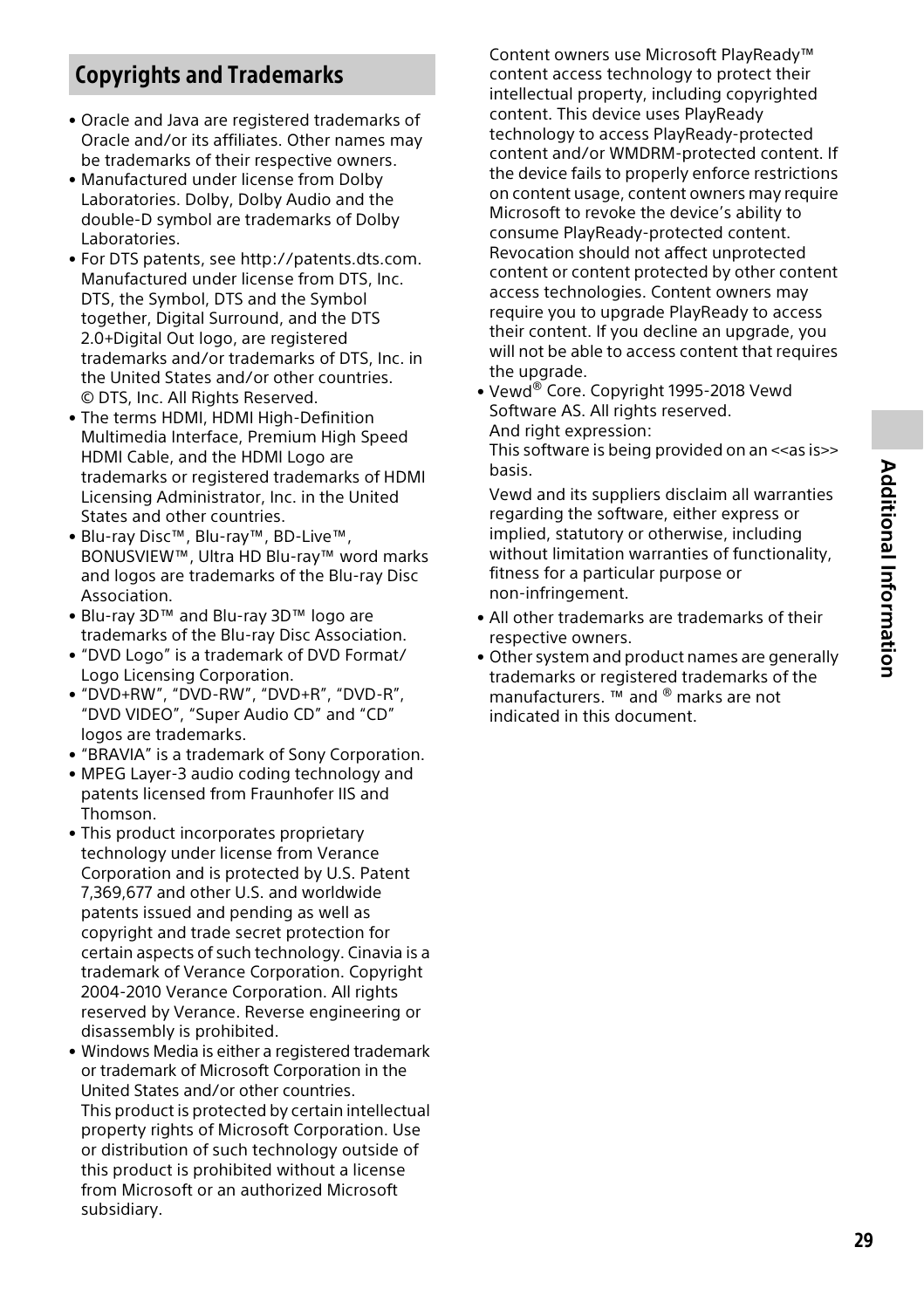





















### Copy Protection

Please be advised of the advanced content protection systems used in Ultra HD Blu-ray™, Blu-ray Disc™ and DVD media. These systems, called AACS (Advanced Access Content System) and CSS (Content Scramble System), may contain some restrictions on playback, analogue output, and other similar features. The operation of this product and the restrictions placed may vary depending on the date of purchase, as the governing board of the AACS may adopt or change its restriction rules after the time of purchase.

### <span id="page-29-0"></span>Cinavia Notice

This product uses Cinavia technology to limit the use of unauthorized copies of some commercially-produced film and videos and their soundtracks. When a prohibited use of an unauthorized copy is detected, a message will be displayed and playback or copying will be interrupted.

More information about Cinavia technology is provided at the Cinavia Online Consumer Information Center at http://www.cinavia.com. To request additional information about Cinavia by mail, send a postcard with your mailing address to: Cinavia Consumer Information Center, P.O. Box 86851, San Diego, CA, 92138, USA.

#### Software License Information

For EULA (End User License Agreement), please refer to END USER LICENSE AGREEMENT sheet supplied with this player.

#### **USING YOUR PRODUCT INDICATES YOUR ACCEPTANCE OF THIS AGREEMENT.**

For details of the other software licenses, please select  $\mathbf{S}$  [Setup] on the home screen and refer to [Software License Information] in [System Settings].

This product contains software that is subject to the GNU General Public License ("GPL") or GNU Lesser General Public License ("LGPL"). These licenses establish that customers have the right to acquire, modify, and redistribute the source code of said software in accordance with the terms of the GPL or the LGPL.

The source code for the software used in this product is subject to the GPL and LGPL, and is available on the Web. To download, please visit the following website:

http://oss.sony.net/Products/Linux Please note that Sony cannot respond to any inquiries regarding the content of this source code.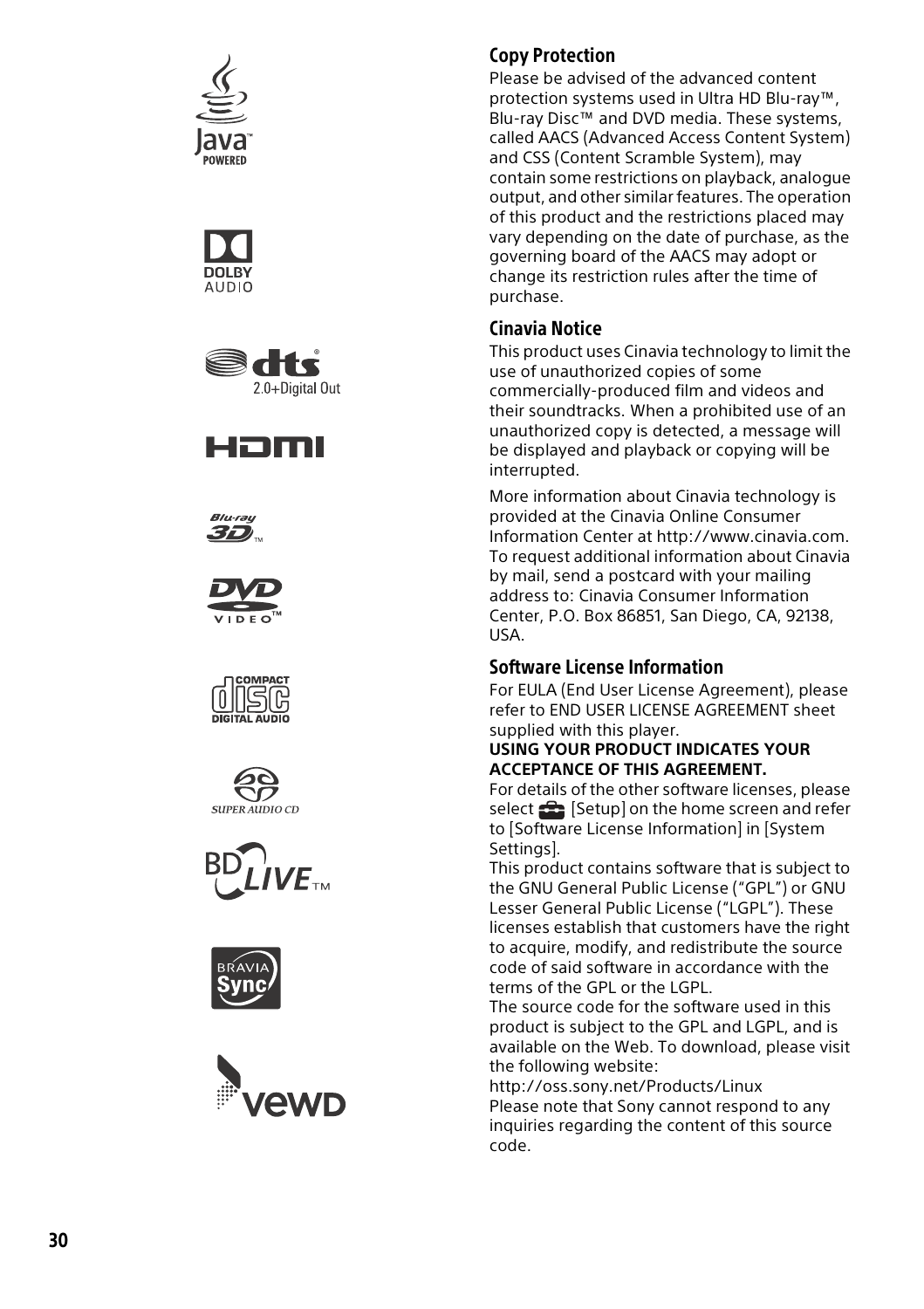# <span id="page-30-1"></span><span id="page-30-0"></span>Language code list

For details, see [\[BD/DVD Viewing Settings\]](#page-18-4)  (page [19](#page-18-4)).

The language spellings conform to the ISO 639: 1988 (E/F) standard.

| Code | Language         |      |               |
|------|------------------|------|---------------|
| 1027 | Afar             | 1028 | Abkhazian     |
| 1032 | Afrikaans        | 1039 | Amharic       |
| 1044 | Arabic           | 1045 | Assamese      |
| 1051 | Aymara           | 1052 | Azerbaijani   |
| 1053 | <b>Bashkir</b>   | 1057 | Byelorussian  |
| 1059 | <b>Bulgarian</b> | 1060 | Bihari        |
| 1061 | Bislama          | 1066 | Bengali       |
| 1067 | Tibetan          | 1070 | <b>Breton</b> |
| 1079 | Catalan          | 1093 | Corsican      |
| 1097 | Czech            | 1103 | Welsh         |
| 1105 | Danish           | 1109 | German        |
| 1130 | Bhutani:         | 1142 | Greek         |
|      | Dzongkha         |      |               |
| 1144 | English          | 1145 | Esperanto     |
| 1149 | Spanish          | 1150 | Estonian      |
| 1151 | <b>Basque</b>    | 1157 | Persian       |
| 1165 | Finnish          | 1166 | Fiji          |
| 1171 | Faroese          | 1174 | French        |
| 1181 | Frisian          | 1183 | Irish         |
| 1186 | Scots Gaelic     | 1194 | Galician      |
| 1196 | Guarani          | 1203 | Gujarati      |
| 1209 | Hausa            | 1217 | Hindi         |
| 1226 | Croatian         | 1229 | Hungarian     |
| 1233 | Armenian         | 1235 | Interlingua   |
| 1239 | Interlingue      | 1245 | Inupiak       |
| 1248 | Indonesian       | 1253 | Icelandic     |
| 1254 | Italian          | 1257 | Hebrew        |
| 1261 | Japanese         | 1269 | Yiddish       |
| 1283 | Javanese         | 1287 | Georgian      |
| 1297 | Kazakh           | 1298 | Greenlandic:  |
|      |                  |      | Kalaallisut   |
| 1299 | Cambodian;       | 1300 | Kannada       |
|      | Khmer            |      |               |
| 1301 | Korean           | 1305 | Kashmiri      |
| 1307 | Kurdish          | 1311 | Kirghiz       |
| 1313 | Latin            | 1326 | Lingala       |
| 1327 | Laothian; Lao    | 1332 | Lithuanian    |
| 1334 | Latvian          | 1345 | Malagasy      |
| 1347 | Maori            | 1349 | Macedonian    |
| 1350 | Malayalam        | 1352 | Mongolian     |
| 1353 | Moldavian        | 1356 | Marathi       |
| 1357 | Malay            | 1358 | Malese;       |
|      |                  |      | Maltese       |
| 1363 | Burmese          | 1365 | Nauru         |
| 1369 | Nepali           | 1376 | Dutch         |

#### **Code Language**

| 1379 | Norwegian                | 1393 | Occitan                 |
|------|--------------------------|------|-------------------------|
| 1403 | Oromo                    | 1408 | Oriya                   |
| 1417 | Punjabi;<br>Panjabi      | 1428 | Polish                  |
| 1435 | Pashto;<br>Pushto        | 1436 | Portuguese              |
| 1463 | Quechua                  | 1481 | Rhaeto-<br>Romance      |
| 1482 | Kirundi; Rundi 1483      |      | Romanian                |
| 1489 | Russian                  | 1491 | Kinyarwanda             |
| 1495 | Sanskrit                 | 1498 | Sindhi                  |
| 1501 | Sangho;<br>Sango         | 1502 | Serbo-<br>Croatian      |
| 1503 | Singhalese;<br>Sinhalese | 1505 | Slovak                  |
| 1506 | Slovenian                | 1507 | Samoan                  |
| 1508 | Shona                    | 1509 | Somali                  |
| 1511 | Albanian                 | 1512 | Serbian                 |
| 1513 | Siswati; Swati           | 1514 | Sesotho:                |
|      |                          |      | Sotho southern          |
| 1515 | Sundanese                | 1516 | Swedish                 |
| 1517 | Swahili                  | 1521 | Tamil                   |
| 1525 | Telugu                   | 1527 | Tajik                   |
| 1528 | Thai                     | 1529 | Tigrinya                |
| 1531 | Turkmen                  | 1532 | Tagalog                 |
| 1534 | Setswana;<br>Tswana      | 1535 | Tonga; Tonga<br>islands |
| 1538 | Turkish                  | 1539 | Tsonga                  |
| 1540 | Tatar                    | 1543 | Twi                     |
| 1557 | Ukrainian                | 1564 | Urdu                    |
| 1572 | Uzbek                    | 1581 | Vietnamese              |
| 1587 | Volapük                  | 1613 | Wolof                   |
| 1632 | Xhosa                    | 1665 | Yoruba                  |
| 1684 | Chinese                  | 1697 | Zulu                    |
| 1703 | Not specified            |      |                         |
|      |                          |      |                         |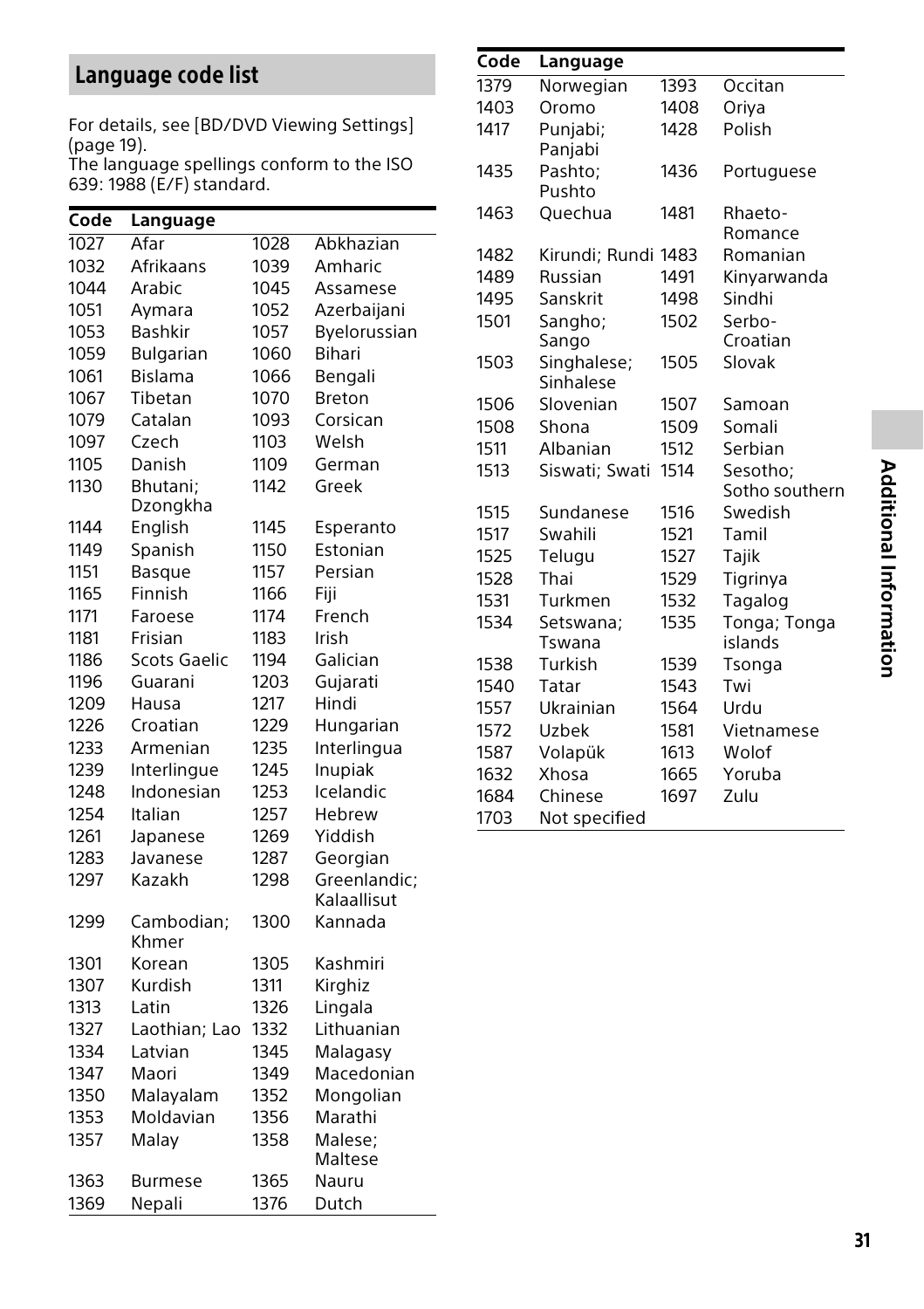# <span id="page-31-0"></span>Parental control/area code

For details, see [\[Parental Control Area Code\]](#page-19-4) (page [20](#page-19-4)).

| Code | Area        |      |             |
|------|-------------|------|-------------|
| 2044 | Argentina   | 2047 | Australia   |
| 2046 | Austria     | 2057 | Belgium     |
| 2070 | Brazil      | 2090 | Chile       |
| 2092 | China       | 2093 | Colombia    |
| 2115 | Denmark     | 2165 | Finland     |
| 2174 | France      | 2109 | Germany     |
| 2200 | Greece      | 2219 | Hong Kong   |
| 2248 | India       | 2238 | Indonesia   |
| 2239 | Ireland     | 2254 | Italy       |
| 2276 | Japan       | 2304 | Korea       |
| 2333 | Luxembourg  | 2363 | Malaysia    |
| 2362 | Mexico      | 2376 | Netherlands |
| 2390 | New Zealand | 2379 | Norway      |
| 2427 | Pakistan    | 2424 | Philippines |
| 2428 | Poland      | 2436 | Portugal    |
| 2489 | Russia      | 2501 | Singapore   |
| 2149 | Spain       | 2499 | Sweden      |
| 2086 | Switzerland | 2543 | Taiwan      |
| 2528 | Thailand    | 2184 | United      |
|      |             |      | Kingdom     |
| 2586 | Vietnam     |      |             |